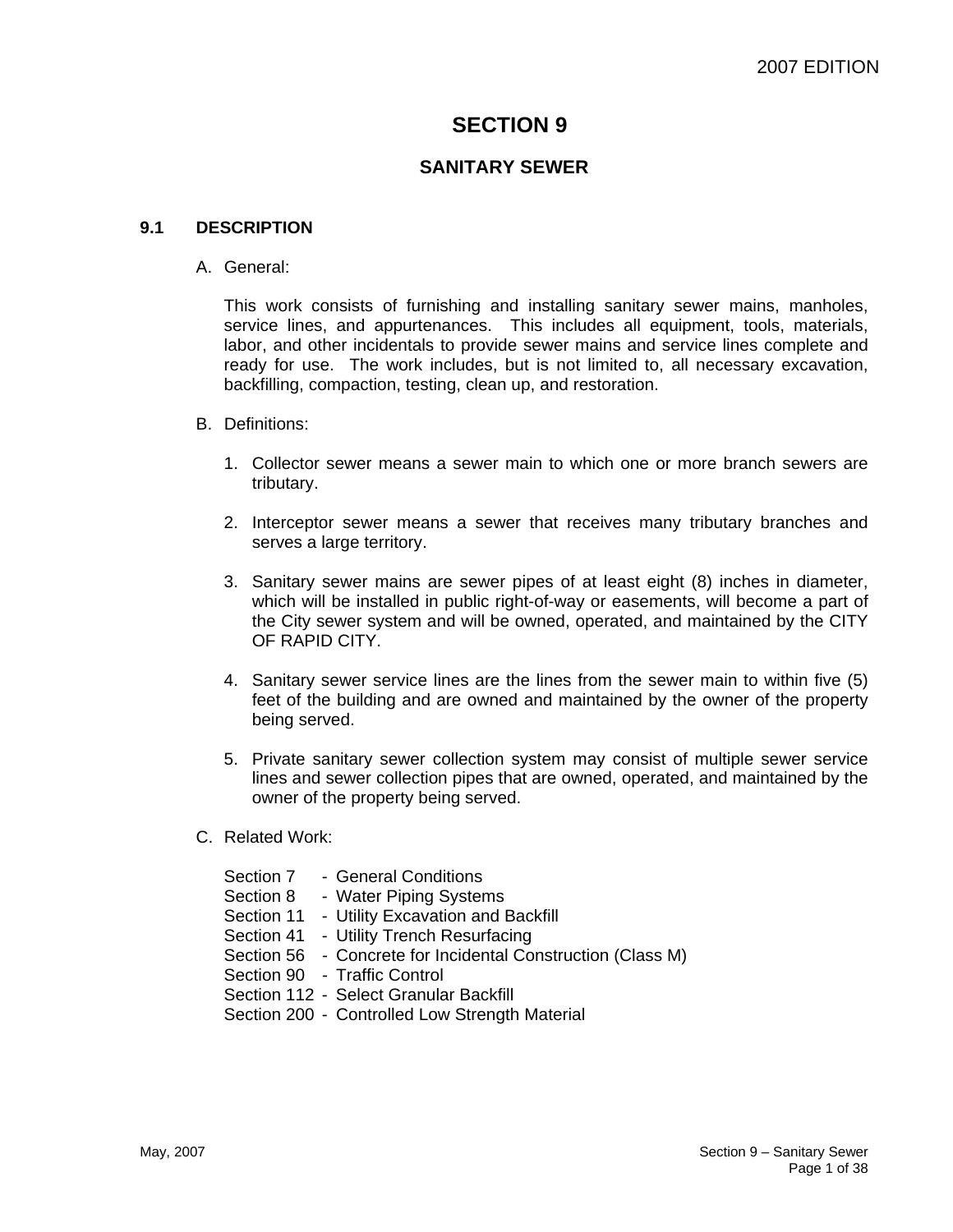D. License and Permit Requirements:

Refer to Section 11.

E. Submittals shall be required unless otherwise specified in the Detailed Specifications or Special Provisions. The term "Submittals" includes, but is not necessarily limited to, manufacturer's product data sheets of pipe, manholes, appurtenances, and fittings. Submittals shall be submitted for, but not limited to, the following items:

Manholes, manhole frames and covers, pipe, pipe fittings and their appurtenances, and any other pertinent information concerning construction materials that the Engineer deems necessary for the review of the materials used on the project in accordance with the specifications and drawings.

All submittals shall be made in accordance with Section 7. Resubmittals shall be made the same as for original submittals, with changes from the previous submittal clearly shown.

# **9.2 MATERIALS**

A. Pipe:

Sanitary sewer pipe 21 inches in diameter and smaller shall be PVC unless indicated otherwise on the drawings or in the Detailed Specifications.

1. PVC pipe and fittings, 4 in. through 15 in. diameter, shall conform to the requirements of ASTM D-3034, Type PSM, SDR-35 (PS 46) minimum. PVC pipe 18 in. through 36 in. diameter shall conform to the requirements of ASTM F-679, PS 46. PVC pipe shall be manufactured in a continuous extrusion process employing a prime grade of un-plasticized PVC plastic material that meets the requirements for this product as specified in ASTM D-1784.

PVC Sewer Pipe shall have a flexible elastomeric seal (O-ring or rubber sealing elastomeric gasket joint), and conform to the latest revisions of ASTM D3212. Solvent cement joints will not be allowed for sewer pipe and fittings.

Nominal laying lengths shall not be less than 12.5 feet, except shorter lengths may be used adjacent to manholes. Each length of pipe shall be marked, as a minimum, with size, SDR, "Sewer Pipe" and ASTM number.

2. Reinforced concrete pipe (RCP) and fittings, in sizes 12 in. through 108 inches in diameter, shall conform to the requirements of ASTM C-76 and shall be manufactured using Type II cement. The pipe and fittings shall be manufactured at a precast facility that is certified by the American Concrete Pipe Association and is approved for supplying products to the South Dakota Department of Transportation. Class of pipe shall be as shown on the Drawings or specified in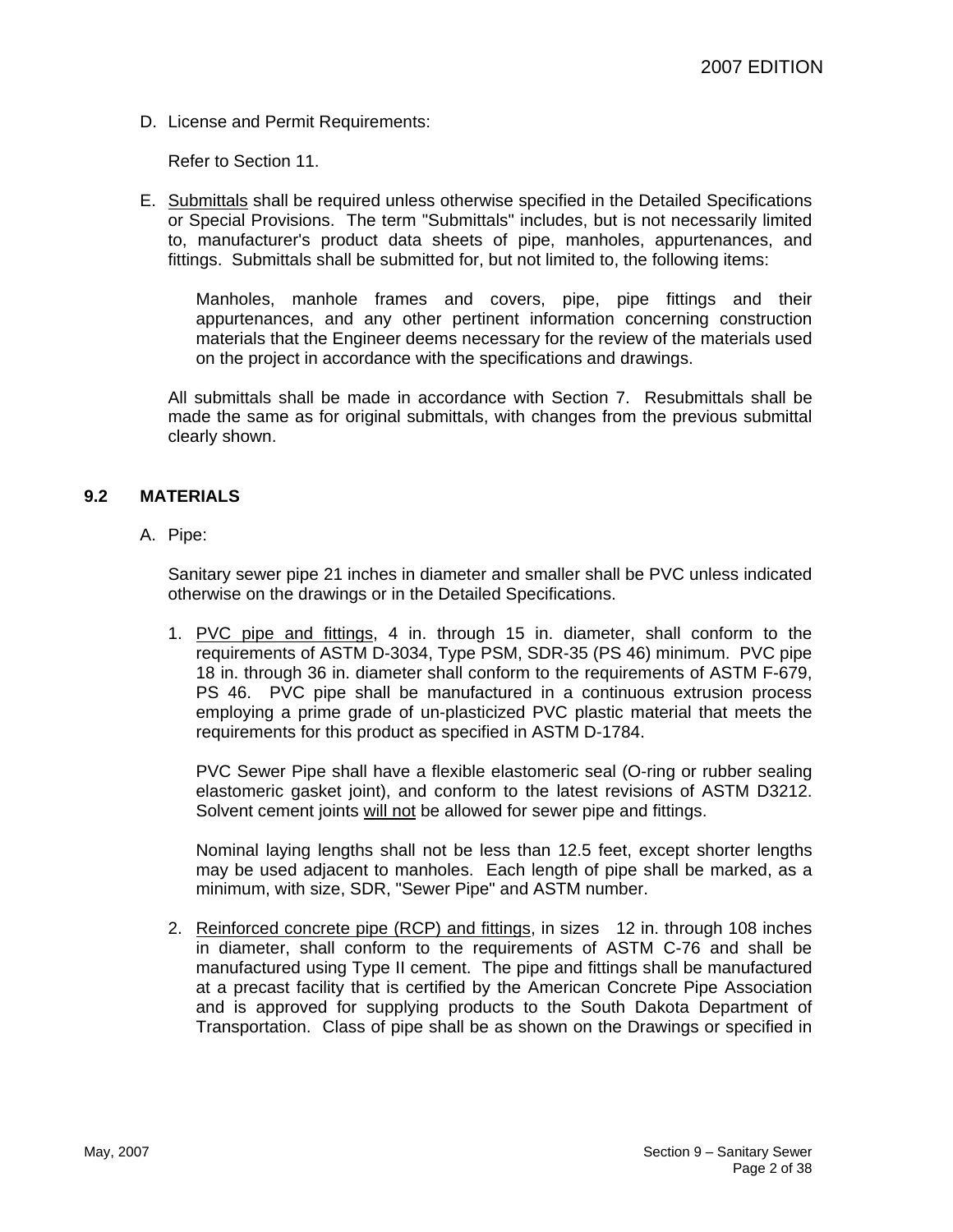the Detailed Specifications. Joints for RCP pipe shall meet the requirements of ASTM C-361 for concrete joints and confined rubber O-ring gaskets.

- 3. Ductile iron pipe shall be as specified for pressure pipe in Section 8, Water Mains. All ductile iron pipe shall be furnished with a ceramic Protectal 401 lining or equal. The lining shall have a minimum thickness of 40 mils. All ductile iron pipes shall be installed with polyethylene encasement in accordance with AWWA C105 unless otherwise directed by the Engineer. Ductile iron pipe thickness class shall be as specified on the drawings and/or in the specifications.
- 4. Sanitary Sewer Force Main:
	- a. Polyvinyl Chloride (PVC) Pipe and Fittings Shall conform to Section 8 Water Piping Systems, subsection 8.2 Materials. PVC force main shall utilize a green dye resin for color in order to represent wastewater or a green locator ribbon with the word "sewer" stenciled shall be used.
	- b. Ductile Iron Pipe (DIP) and Fittings Shall conform to Section 8 Water Piping Systems, subsection 8.2 Materials. In addition to meeting the above requirements all ductile iron pipe shall be furnished with a fusion-bonded polyethylene lining in accordance with ANSI/ASTM D1248. The lining shall have a minimum thickness of 60 mils. All ductile iron pipes shall be installed with polyethylene encasement in accordance with AWWA C105 unless otherwise directed by the Engineer. Ductile iron pipe thickness class shall be as specified on the drawings and/or in the specifications.
- 5. Sewer Service Pipe and Fittings All pipe and fittings shall conform to the requirements of ASTM D-3034, SDR-35 (PS 46).
- B. Miscellaneous Pipe Materials:
	- 1. Pipe Couplings:

PVC repair couplings or clamp style couplings shall be used on all pipe equal to and greater than 8 inches in diameter. Clamp style couplings shall be "Power Seal Model 3541" as manufactured by Power Seal, Fernco-Strong back RC series repair couplings, or approved equal

Nonshear reinforced banded style couplings shall be as manufactured by DFW Plastics, Inc.; adjustable repair coupling with 300 series stainless steel shear ring as manufactured by Mission Rubber Company, Inc., PVC repair couplings, or approved equal shall be used on all pipe 6 inches in diameter or less. All couplings shall bear the manufacturer's identifying mark and size.

Reducing couplings will not be allowed.

Pipe couplings are incidental to the pipe or shall be considered as a subsidiary component to the bid item for connection to the sewer main.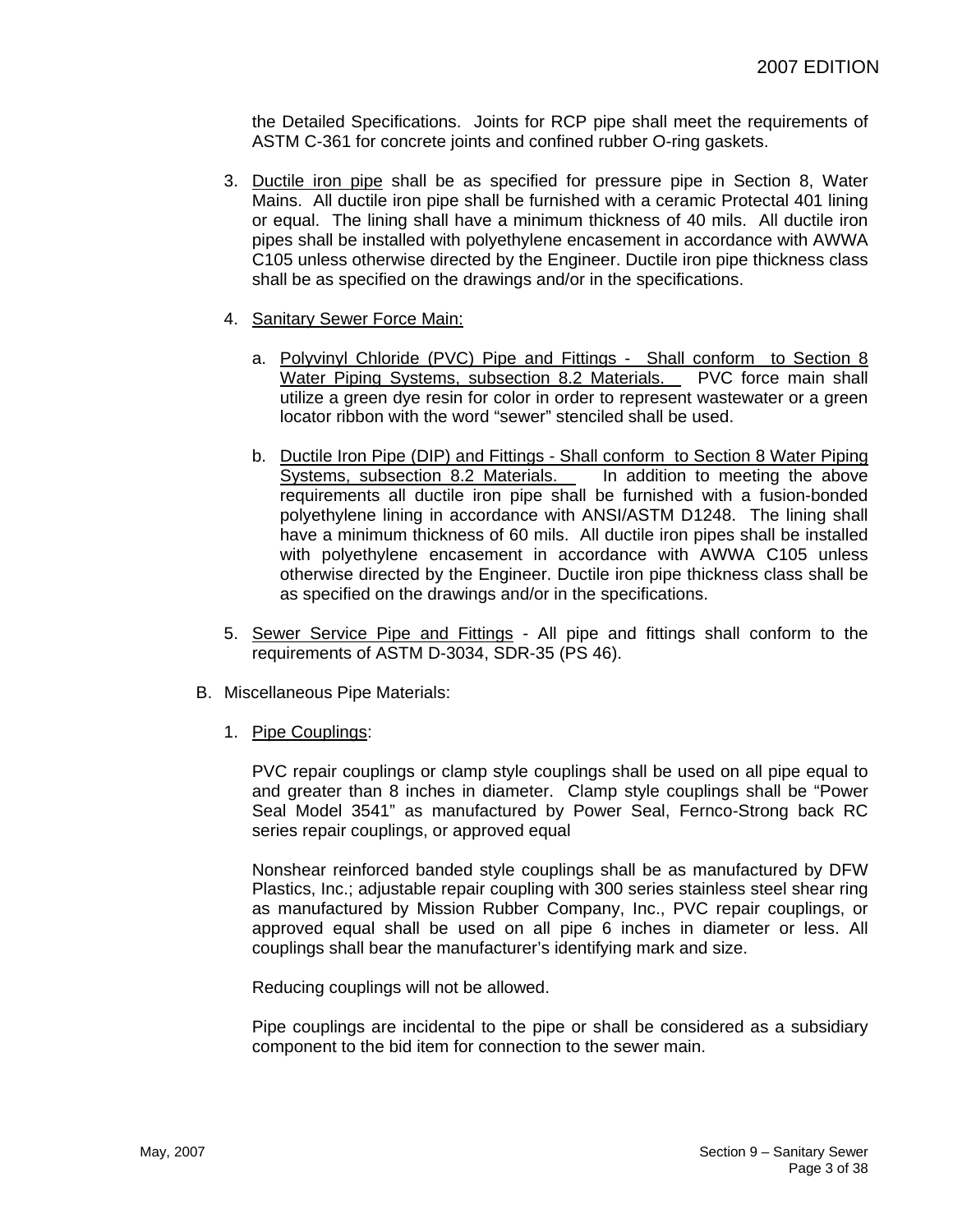# 2. Caps/Plugs:

PVC caps and plugs shall be the gasketed or solvent welded sewer fitting type. Caps and plugs for clay pipe shall be made using non-shrink grout placed continuously for a one-foot or one pipe diameter, which ever is greater, into the pipe.

#### 3. Sewer Main Insulation:

Type IV Styrofoam Brand—"Square Edge" or "Score Edge" as manufactured by Dow Chemical Company or approved equal shall be used for insulating sewer pipes where required. The total thickness and dimensions shall be specified on the drawings or in the Specifications. The minimum insulation thickness however shall not be less than 2 inches.

Approved equal products from other manufacturers shall be Extruded-Polystyrene Board Insulation formed from polystyrene base resin by an extrusion process using hydrochloro-fluorocarbons as blowing agent to comply with ASTM C578, Type IV, with 1.60 lb./cu. Ft. minimum density and a compressive strength of 25 lb./ sq. in as specified in ASTM D1622 and ASTM D1621 respectively. The maximum thermal conductivity of the insulation shall conform to ASTM C518, C177, and C578. The maximum water absorption percentage by volume shall be 1% in accordance with ASTM D2842. The range of water vapor permeance shall be 0.4 to 1.0 perm in accordance with ASTM E96.

#### 4. Polyethylene Encasement:

Polyethylene Encasement (poly-wrap) shall meet AWWA C-105.

For ductile iron pipe, the encasement shall be 8-mil thickness, seamless tube, black ASTM D-1248, Type 1, Class C, Grade G-1. Joint tape for encasement shall be 3M Scotch wrap 50, or equal.

For fittings, the encasement shall be 8-mil thickness sheet polyethylene meeting AWWA C-105. Off the shelf, polyethylene sheeting typically does not meet AWWA C-105. Joint tape for encasement shall be 3M Scotch wrap 50, or equal.

#### 5. Sanitary Sewer Force Main Fittings, Valves, and ancillary items:

a. Shall conform to Section 8 Water Piping Systems, subsection 8.2 Materials. In addition to meeting the above requirements the Tracer Wire specification shall be modified so that the wire insulation is green with a print line saying "SEWER".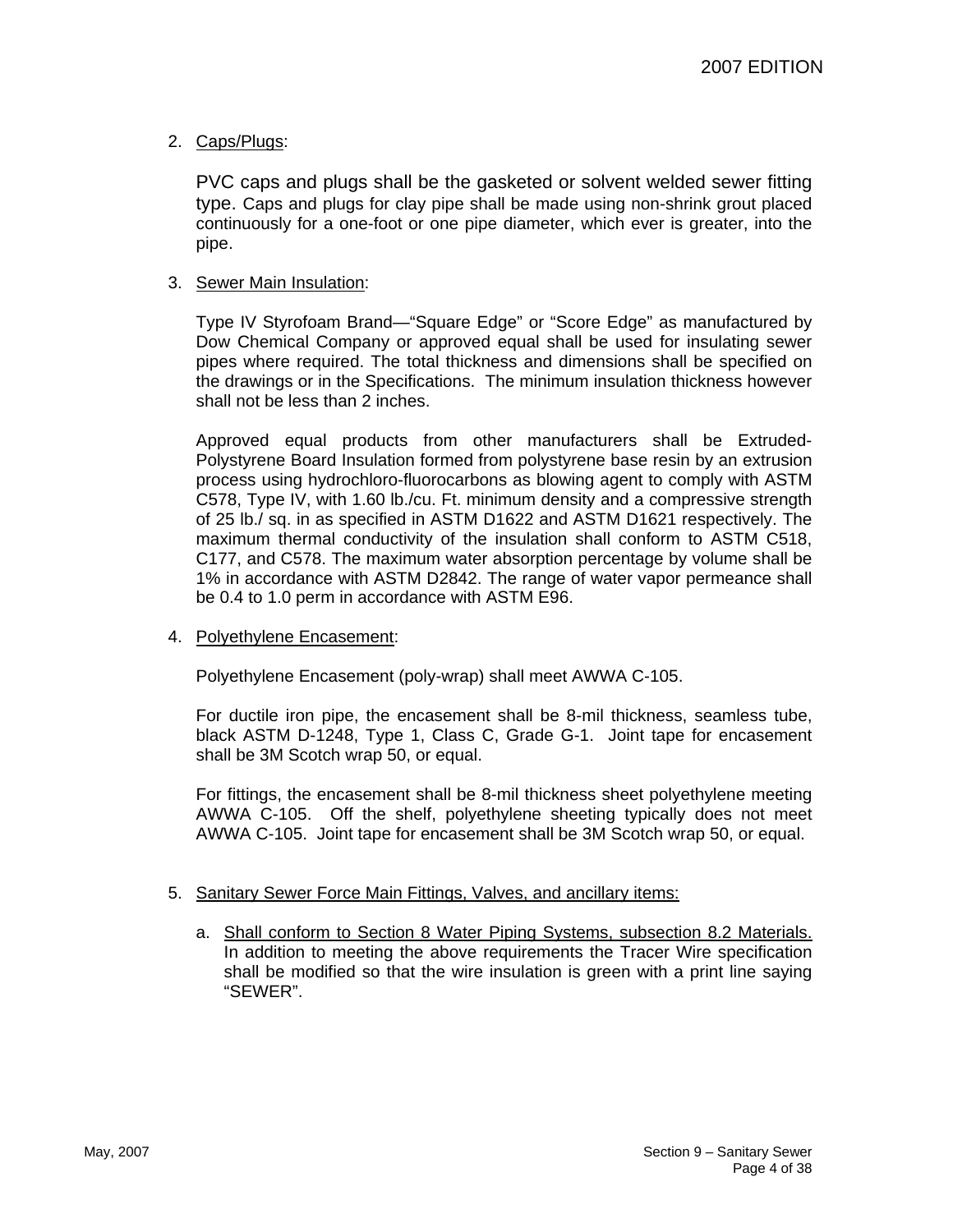- C. Concrete Manholes:
	- 1. General: Manholes shall be pre-cast reinforced concrete, manufactured using Type II cement, and shall have diameters as shown on the Drawings. The manholes shall be manufactured at a precast facility that is certified by the American Concrete Pipe Association and is approved for supplying products to the South Dakota Department of Transportation. Manholes 48 inches in diameter shall meet the current requirements of ASTM-C-478. Manholes with diameters larger than 48 inches shall have steel reinforcing that meets the requirements of ASTM C-76, Class 2. Upon request from the Engineer, the Contractor and/or supplier shall supply a test report from an independent testing laboratory showing compliance with this specification.
	- 2. Manhole bases shall be integral (monolithic) with the barrel section and shall be cast to a minimum thickness of six (6) inches. When specified in the Detailed Specifications or shown on the Drawings, cast-in-place bases may be installed and shall have a minimum thickness of 8 inches with concrete conforming to the requirements of Class M6, Section 56. Cast-in-place bases shall incorporate a water stop between the base slab and manhole barrel. The water stop material shall be American Colloid "Water stop  $- RX$ ", 1 in. x  $\frac{3}{4}$  in. Size or equal.
	- 3. Cone sections shall be eccentric type with 27 in. opening.
	- 4. Flat cover slabs, when shown on the Drawings or specified in the Detailed Specifications, shall be designed for H-20 loading and shall have an offset 27 in. diameter opening.
	- 5. Gasketed joints, joints between manhole sections shall be rubber gasketed joints conforming to the requirements of ASTM C443. Gasket types shall be either the O-ring style, the profile style, or approved equal.
	- 6. Manhole joint sealant shall be pre-molded flexible butyl joint sealant conforming to Federal Spec. SS-S-210A and AASHTO M-198B and shall be ConSeal CS-302, or equal.
	- 7. Manhole steps shall not be provided unless specifically noted on the drawings or specified in the Detailed Specifications. When steps are required they shall be plastic coated or rubber coated and conform to the requirements listed in ASTM C478 with an overall width of 12 inches and equally spaced vertically, however such vertical spacing shall not exceed 16 inches.
	- 8. Lifting holes penetrating through the manhole sidewalls are not permitted.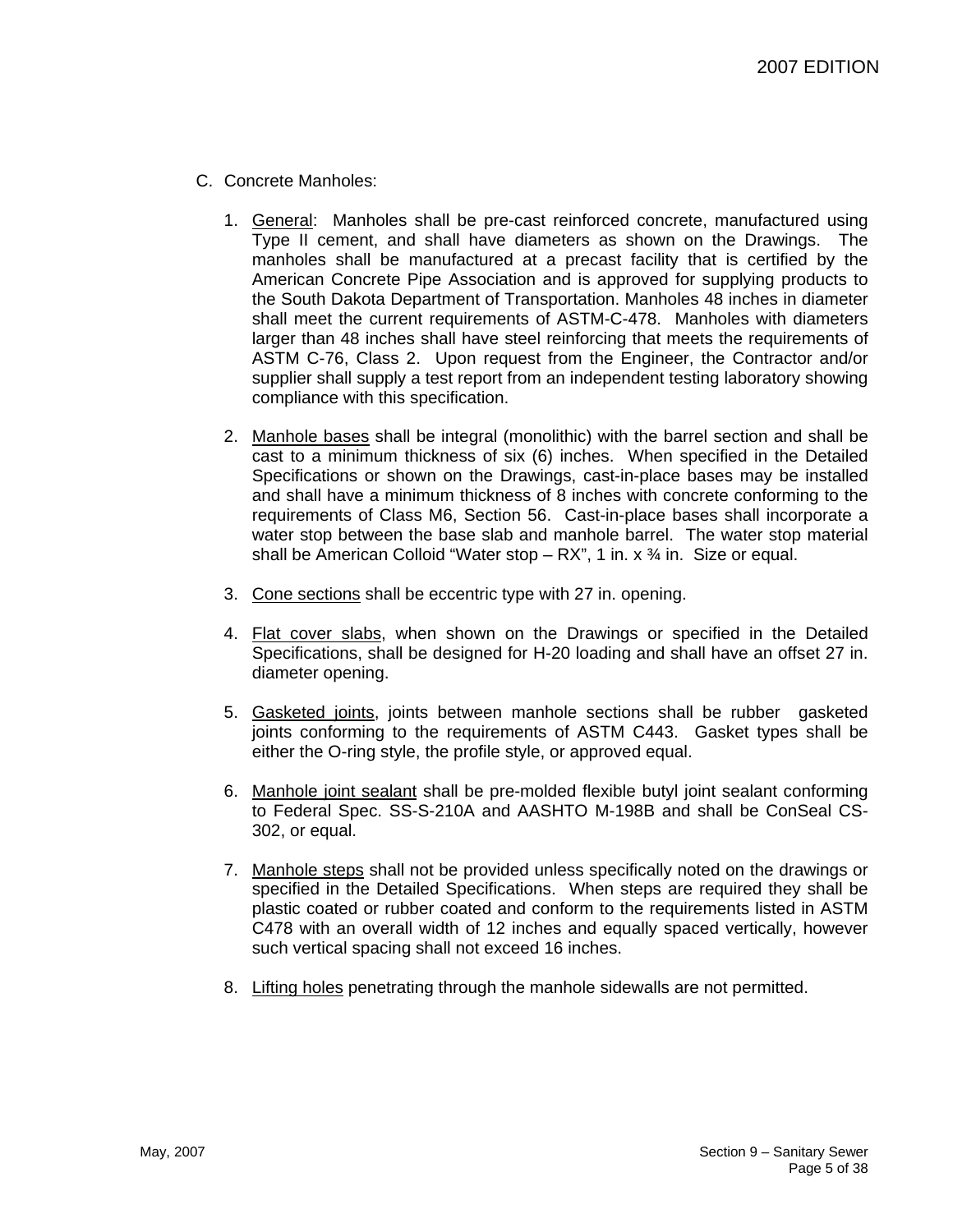- 9. If an interior lift system is used, inserts shall be grouted flush with the interior of the manhole after placement. Manhole lift system shall be "PressSeal Gasket Corp.", or equal and grout shall be a non-shrink grout.
- 10. Non-Shrink Grout shall conform to the following requirements:

Premixed compound consisting of no-metallic aggregate, cement, water reducing and plasticizing agents; capable of developing minimum compressive strength of 2,400 psi in 48 hours and 7000 psi in 28 days. Approved manufacturers are:

"Supreme Grout" – by Hanson Pipe and Products "Crystex" - by L & M Construction Chemicals "588 Non-Metallic, Non Shrink Grout" - by W.R> Meadows "Master Flow 713" – by Master Builders "Songgrout" – by Sonneborn "Five Star Grout" – by US Grout Corp. or approved equal.

- 11. Manhole Inverts shall be U-shaped with a channel depth equal to the diameter of the pipe exiting the manhole and with the channel sides vertical or slightly laid back at a slope not to exceed (1/10, horz./vert.) above the spring line, Refer to Standard Details. Manhole inverts shall be Class M-6 concrete per Standard Specification Section 56.
	- a. New manhole benches and inverts shall be precast with the manhole. The same manufacturer that produces the precast monolithic base shall also produce the precast manhole inverts. Precast manhole inverts shall be per SD Concrete Product's Rapid City Plant or equal. Hand formed inverts will not be allowed for new manholes unless pre-approved by the Engineer.

The manhole invert shall have a smooth steel trowel finish and the bench shall have a broom finish.

- b. Existing manhole benches and inverts may be reconstructed with hand formed inverts and benches provided the other components of the specification are still met. The manhole invert shall have a smooth steel trowel finish and the bench shall have a broom finish.
- 12. Pipe Connections to new Manholes shall be constructed with a compression-type flexible connector cast into the manhole wall, as manufactured by A-Lok Products, Inc., or equal.

Alternatively shall be constructed with a boot-type flexible connector consisting of a rubber gasket or boot, metal expansion ring, and double metal take-up clamps, as manufactured by Press Seal Gasket Corporation, or equal. A stainless steel "power sleeve" shall be supplied for connecting the boot to the manhole. The boots shall be type PSX as manufactured by Press Seal Gasket Corporation or approved equal. Rubber boots and gasket material shall meet or exceed ASTM C-923.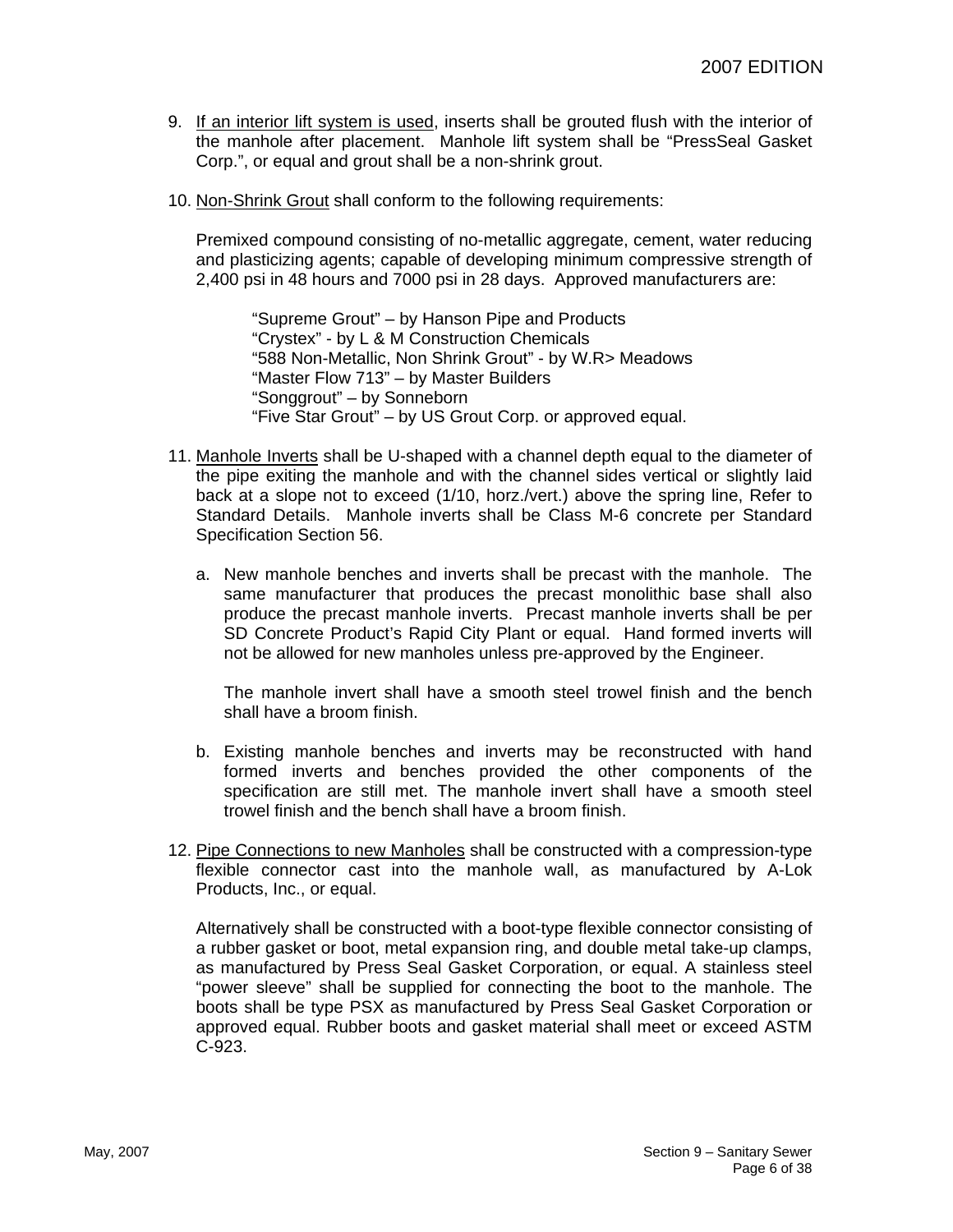13. Pipe Connections to Existing Manholes shall be made by coring the existing manhole and installing a boot-type flexible connector consisting of a rubber gasket or boot, metal expansion ring and double metal take-up clamps, as manufactured by Press Seal Gasket Corporation, or equal. A stainless steel "power sleeve" shall be supplied for connecting the boot to the manhole. The boots shall be type PSX as manufactured by Press Seal Gasket Corporation or approved equal. Rubber boots and gasket material shall meet or exceed ASTM C-923.

Alternatively, with Engineer's approval the pipe connection may be made by cutting a hole into the manhole wall, fitting a water stop gasket over the pipe, placing a bentonite based water stop on the concrete manhole barrel (full circumference around the breakout), inserting the pipe, and grouting it into place. The bentonite based water stop shall be American Colloid "Waterstop – RX", 1 in.  $x \frac{3}{4}$  in. Size or equal. Refer to the specification section regarding "Construction Requirements" and the standard detail for further guidance with this installation.

- 14. Water stop gaskets for use in "Pipe Connections to Existing Manholes" shall be made of elastomeric PVC and be corrosion proof. For pipe connections 4 in. -12 inches in diameter the water stop gasket shall be a "Concrete Manhole Adapter" as manufactured by Fernco, or equal. For pipe connections larger than 12 inches in diameter, the water stop gasket shall be a "Large Diameter Waterstops" as manufactured by Fernco, or equal.
- 15. Coating for Concrete Manholes and Lift Station Wet Wells: When indicated on the drawings or specifications a corrosion resistant interior grout liner shall be provided on manholes or lift station wet wells. The liner shall be "Kretekote 200" as manufactured by Kretekote LLC or equal. This product is specifically formulated for coating the interior of concrete manholes or wet wells for corrosion protection.

Coating color shall be the Earthcoat gray for manholes and Earthcoat white for wet wells unless otherwise indicated on the drawings or detailed specifications.

- D. Manhole Frames and Covers:
	- 1. All frame and covers shall be constructed with gray iron having a tensile strength of not less than 35,000 pounds per square inch. The frame and covers shall conform to ASTM A48, Class 35B. The castings shall be heavy-duty type, designed for H20 loading conditions. The castings shall be free from cracks, blowholes, porosity, shrinkage distortion or other imperfections. They shall be true to pattern and free from warpage. The frame and covers shall fit together in a satisfactory manner. Machined bearing surfaces shall be provided to prevent rocking and rattling. Manhole frames and covers shall be as follows.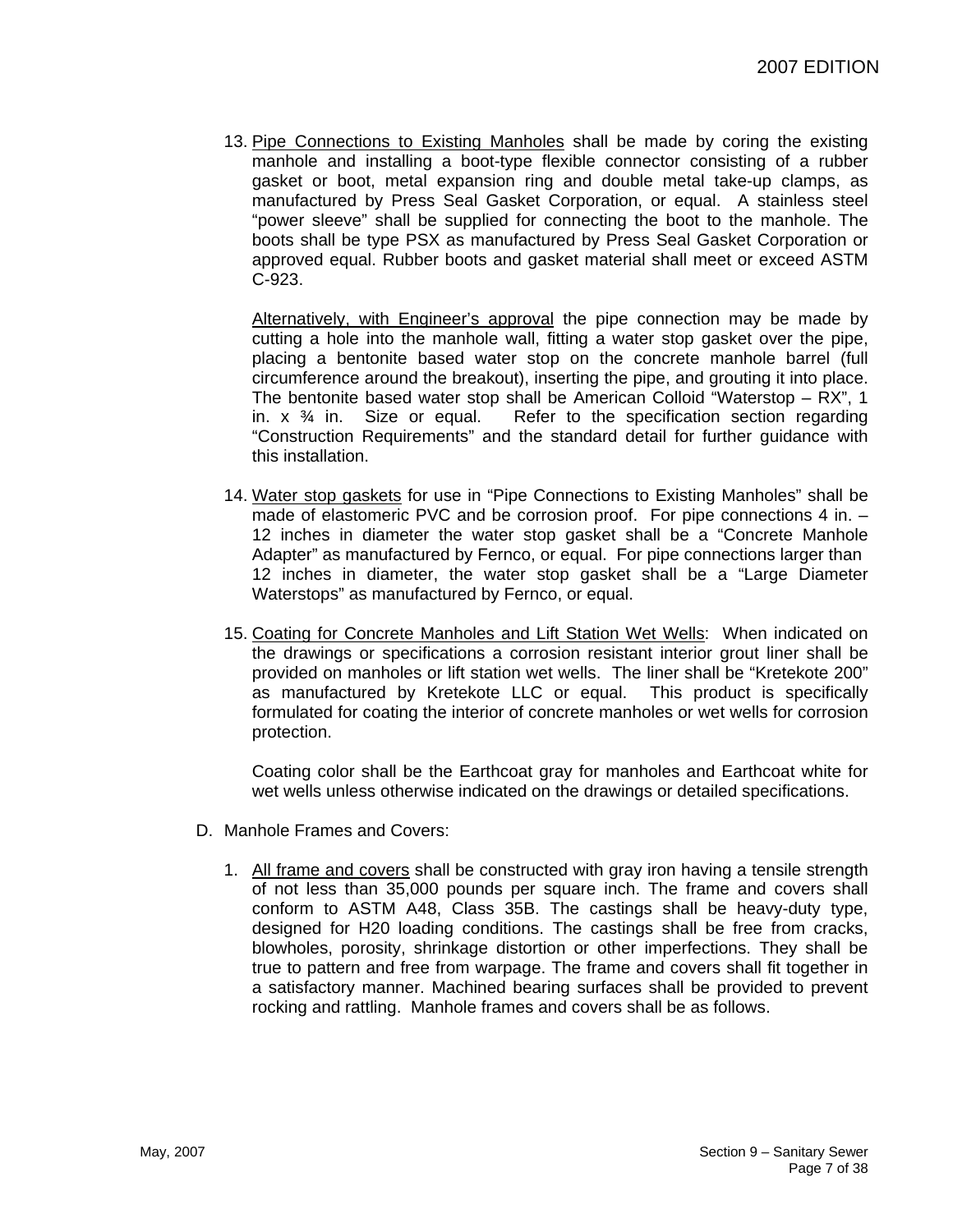- a. Standard frames and covers shall have a minimum casting height of seven (7) inches.
- b. Standard frames and covers shall be Neenah 1733, Deeter 1260, Municipal Castings (MC) 301 or equal unless otherwise indicated on the drawings or specifications.
- c. Extra deep frames and covers shall be installed where manholes are located in PCC pavement thicker than 7 inches. A casting height corresponding to or exceeding the PCC pavement thickness (up to 10 in.) shall be selected. Extra deep frames and covers shall be Neenah 1733-A; 1733-B; or 1733-C, Deeter 1261, or equal.
- d. Bolt down frames and covers shall be installed as specified but will mainly be used in areas, which are without hard surfacing and are subject to flooding. Bolt down frames and covers shall be Neenah R1916F, Deeter 1247, or equal.
- 2. All covers shall be supplied with concealed pick holes as specified in the standard plates. All covers shall be marked with the letter "S" formed in the center of the cover. The cover style shall be a Neenah Type "k" Lid, indented top design or equal. All covers shall be supplied with self-sealing type "T" or O-Ring gaskets as manufactured by Neenah Foundry Company, machined groove continuous O-Ring gasket as manufactured by Deeter Foundry Inc., or approved equal. The covers shall be delivered from the manufacturer with pre-installed glued-in gaskets. The gasket shall be installed in a machined groove and be continuous around the perimeter. The gasket material shall be oil resistant Nitrile (60 DURO) glued in the groove, and have a maximum swell of 90 percent when tested in accordance with ASTM D471 using ASTM No. 3 oil. The glue shall be Lock-rite Black Max as manufactured by 3M Products or equal.
- E. Manhole Adjusting Rings:
	- 1. Concrete Adjusting Ring Materials:
		- a. Masonry bricks, masonry blocks, or masonry shimming devices will be allowed for use in adjusting manhole castings. Wood blocking or wood shimming devices greater than one inch in thickness will not be allowed. Any blocking or shimming device, when used, will not extend to the interior of the manhole.
		- b. Adjusting rings: Concrete adjusting rings shall be in accordance with ASTM C478. The adjusting rings shall be sized to conform to the standard manhole 27-inch cone opening, frame, and cover.
		- c. Mortar: Mortar shall be Standard Portland Portland\_Cement Type 1, hydrated lime, and clean, sharp, well-graded sand, free from foreign materials. The minimum design compressive strength shall be no less than 4000 psi.
	- 2. Plastic Adjusting Ring Materials: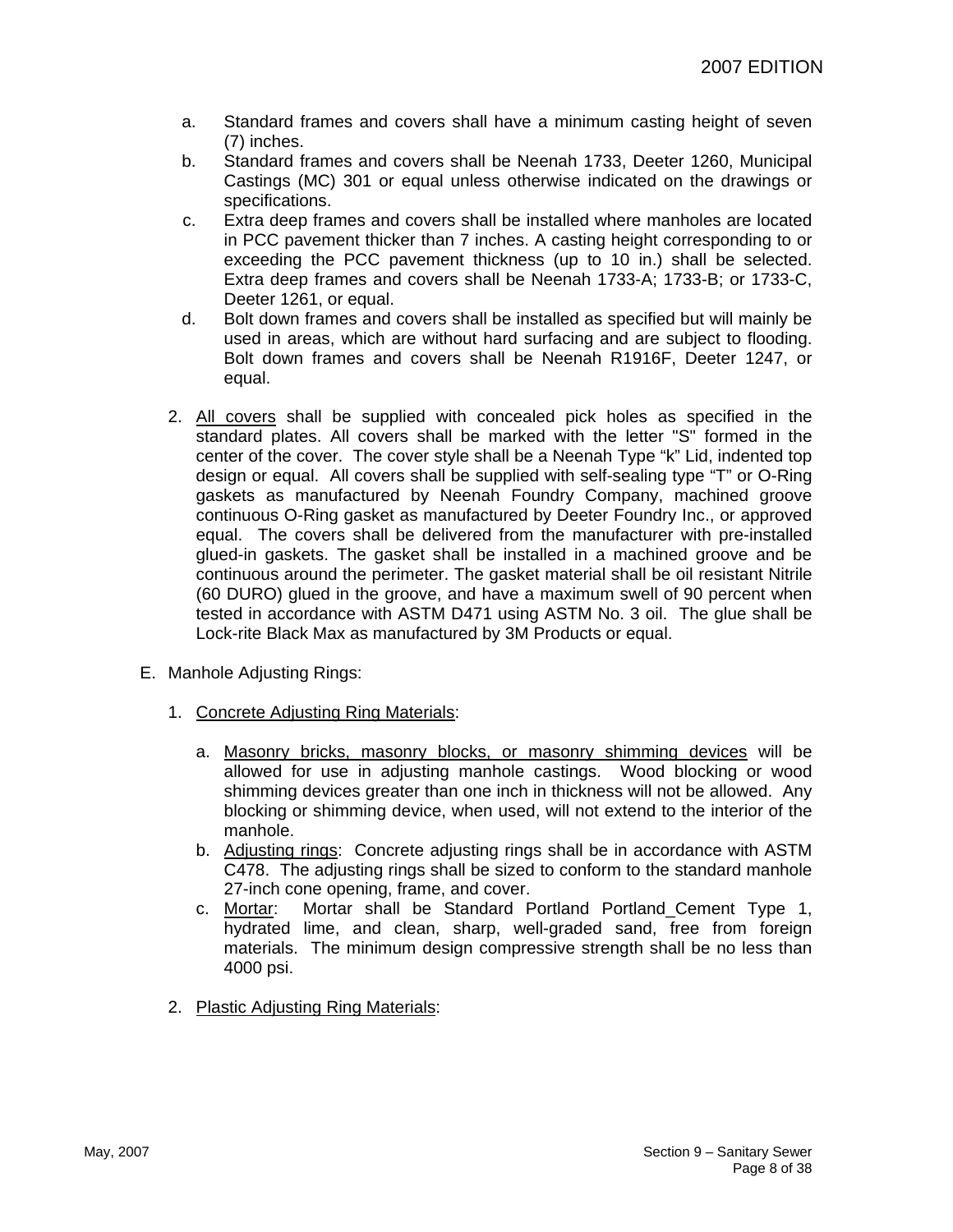- a. Sealant: Butyl Rubber Sealant in trowelable form shall be used. EZ-STIK #3 as manufactured by Pre-seal Gasket Corporation or approved equal. The material must meet or exceed the requirements of Federal Specification TT-S-001657, ASTM C-990 and AASHTO M-198.
- b. Plastic Adjusting Rings: The adjusting rings shall be injection molded HDPE as manufactured by Ladtech, Inc. or approved equal. The adjusting rings shall be manufactured from polyethylene plastic as identified in ASTM D-1248 (Standard Specification for Polyethylene Plastic Molding and Extrusion Materials). Material properties shall be tested and qualified for usage in accordance with the ASTM Test Methods referenced in ASTM D-1248. The plastic adjusting rings shall be manufactured utilizing the injection molding process as defined by SPE (Society of Plastic Engineers).

The adjusting rings shall be tested to assure compliance with impact and loading requirements in accordance with the AASHTO Standard Specification for Highway Bridges. The adjusting rings shall meet and exceed the static load requirements of ASSHTO highway Bridge Specification HS-25 (21,280 lbs). The rings must withstand 1,000,000 plus full load cycles of 10 seconds or less duration. The rings must perform without failure to a minimum of 150 percent of these load values. The adjusting rings shall be sized to conform to the standard manhole 27-inch cone opening, frame, and cover.

- 3. Rubber Adjusting Ring Material:
	- a. Sealant: Sealant shall be polyurethane, formulated specifically for use with rubber adjusting rings and shall be manufactured by GNR Technologies, or approved equal.
	- b. Rubber Adjusting Rings: Rubber adjusting rings shall be Infra-Riser multipurpose rubber adjustment riser as manufactured by GNR Technologies, or approved equal
- F. Manhole Internal Frame Seal: Manhole internal frame seals shall be installed with all manholes, unless pre-approved by the Engineer to be installed without a chimney seal. Manhole internal frame seals shall be CRETEX Internal Manhole Chimney Seals as manufactured by CRETEX Specialty Products, NPC Flexrib Seal, or approved equal. Internal frame seals shall consist of a flexible internal rubber sleeve and extension that completely covers all rings from cone to casting and stainless steel compression bands.

# G. Tracer Wire System:

- 1. Tracer Wire shall be a direct bury wire that meets or exceeds the following requirements:
	- a. Conductor: 12 AWG solid strand soft drawn copper per ASTM B-3, or B-8. The breaking pounds of the wire shall be a minimum of 124 with an O.D. of 0.154. All wire shall be spark tested at 7500 VAC.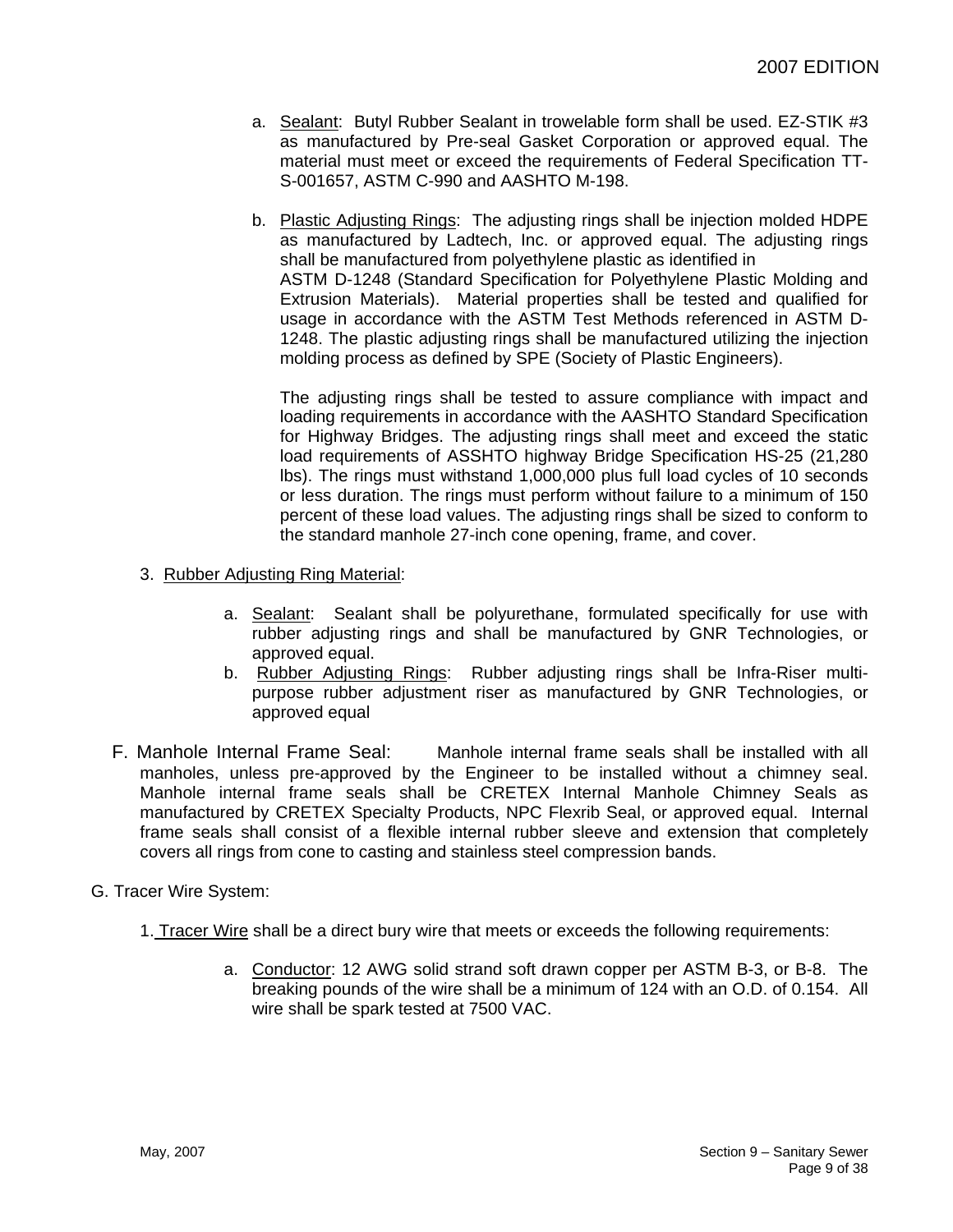- b. Insulation: Conductor shall be insulated with low density high molecular weight polyethylene insulation suitable for direct bury applications per ASTM D-1248. The minimum insulation thickness shall be 0.045. The color of the insulation shall be green with a print line saying "SEWER".
- c. Splices and/or Connectors: Splices and or Connectors should be capable of handling from 2 to 4 wires per connector and designated as "water-proof". PVC adhesives or sealing compounds are not acceptable.
- d. Tracer Wire System Manufactures:
	- Tracing Wire Kris Tech Wire Co. Inc., Paige Electric Corporation, or equal.
	- Splice Kit/Connectors -3M epoxy type compounds, fusible heat shrink tubing, 3M DBY connectors, or Snaploc LV 9000 direct bury wire connectors, or equals.

# **9.3 CONSTRUCTION REQUIREMENTS**

- A. Wastewater Flow Modifications:
	- 1. Interruption of Service: The Contractor shall provide continuous, uninterrupted sanitary sewer service to all users in and upstream of the project area.
	- 2. Flow Handling Plan: Prior to beginning work on any manhole or sewer main requiring flow modification the Contractor shall present a plan for handling wastewater flows to the Engineer for his approval. The plan shall describe the methods to be used and shall identify all materials and equipment that will be required for flow handling. The Contractor's plan shall also identify a contingency plan and procedures to be implemented in the event of an equipment failure or other emergency.
	- 3. Methods: Bypass pumping is required during construction hours and temporary connections, between existing and new sewer mains are required during nonworking hours. Wastewater flows shall not be conveyed in open ditches nor in the trench excavation, and at no time shall wastewater be allowed on the ground surface, streets, gutters, storm sewers, or other places, which may constitute a health hazard.

Whenever, in the opinion of the Engineer, a health hazard exists because of actions or inactions of the Contractor, the Contractor shall immediately correct the situation to the satisfaction of the Engineer. If not corrected in a timely manner, the City may cause to take any actions necessary to remove the health hazard and charge the Contractor one and a half  $(1 \frac{1}{2})$  times the cost incurred.

4. Damages to Property: Any damages to private or public property due to backups, overflows, or surcharging resulting from work under this section shall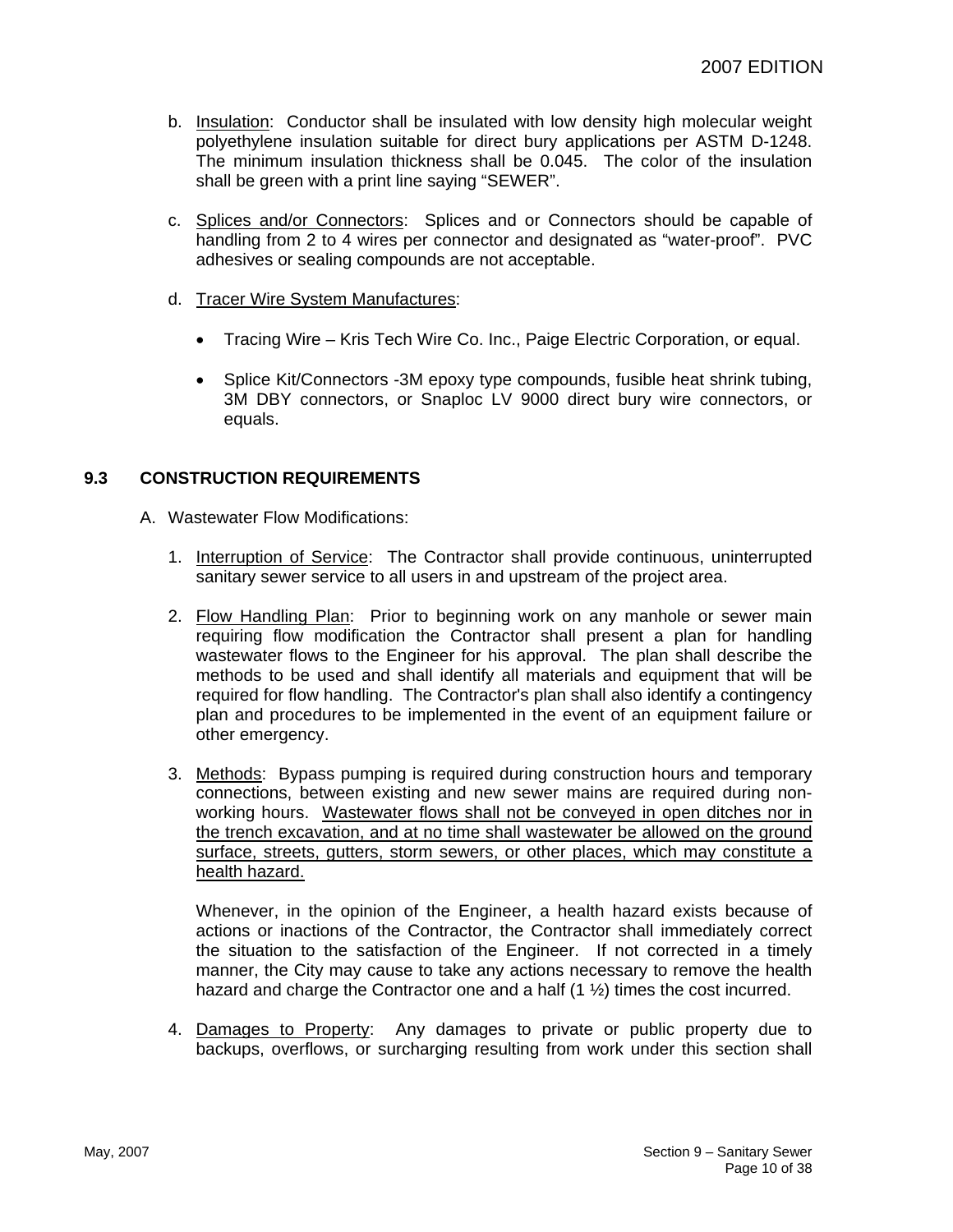be the responsibility of the Contractor and shall be corrected as soon as practical and at no cost to the City. If not corrected in a timely manner, the City will take the necessary action and charge the Contractor one and a half  $(1 \frac{1}{2})$  times the cost incurred.

B. Materials Handling and Storage:

The Contractor shall be responsible for the safe handling and storage of all materials furnished by him, and shall replace, at his own expense, all such materials found defective in manufacture or damaged in transportation, handling, or storage.

Pipe, manholes, castings, and accessories shall be loaded and unloaded by lifting with hoists or skidding to avoid shock or damage. Under no circumstances shall such materials be dropped. All material shall be stored in a neat and orderly manner. Pipe shall be stored, to the greatest extent possible, in unit packages or bundles and shall be handled to prevent stress to bell joints and prevent damage to bevel ends. In addition, materials shall be handled and stored in accordance with manufactures' recommendations.

C. Underground Obstructions:

The Contractor shall expose existing underground obstructions shown on the plans or located in the field and shall determine their elevations far enough in advance of pipe laying that the proposed sewer main can be adjusted. Wherever obstructions not shown on the plans are encountered during the progress of the work and interfere with the proposed horizontal or vertical alignment of the sewer, the contractor shall notify the Engineer so that the Engineer may modify the plans and order a deviation in the line and/or grade, or may arrange for the removal or relocation of the obstruction(s). The Contractor shall not deviate from plan line or grade without the Engineer's approval.

- D. Sewer Main and Water Main Crossings:
	- 1. Vertical Separation:

Sewer mains may cross below water mains with a minimum vertical distance of eighteen (18) inches between the invert of the water main and the top of the sewer. In these cases, where the water main is above the sewer and there is at least 18" of separation, then at the crossings one full length of sewer pipe shall be centered below the water.

The following installation requires Engineer's approval and is appropriate for installations where the sewer main cannot be constructed (18) inches below the water.

A sewer main may cross below a water main with a vertical separation of less than eighteen (18) inches or above the water main if either the water or sewer main is encased in PVC, ductile iron, or six (6) inches of "Controlled Low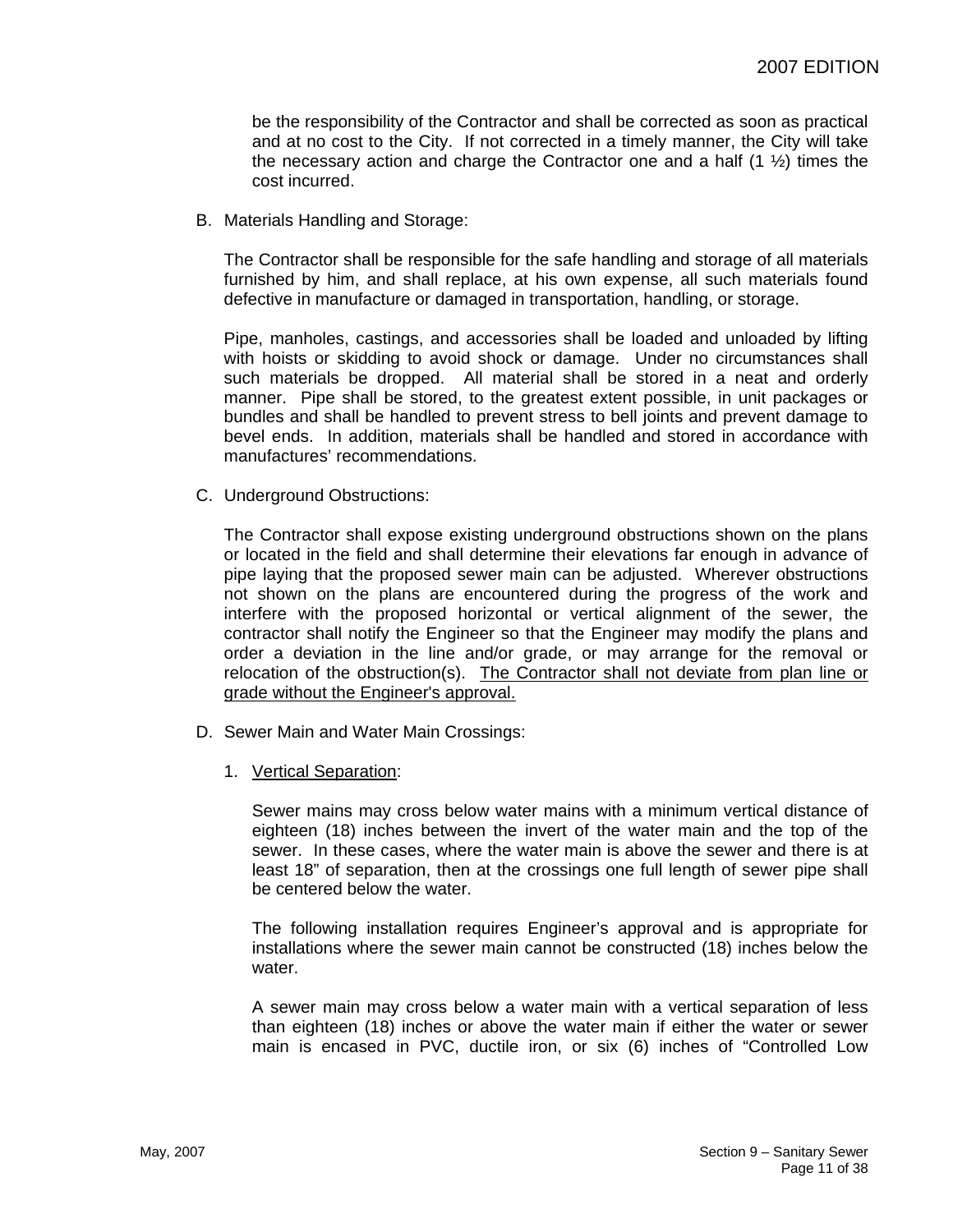Strength Material" for at least ten (10) feet each side of the crossing. If PVC or ductile iron is utilized as encasement material, the ends shall be sealed with six (6) inches of Class M5 concrete.

The 10 ft. each side of the crossing shall be measured from the outside wall of the water to the end of the encasement and is not measured from the centerline of the water main.

#### 2. Horizontal Separation:

Sewer mains shall be constructed with a minimum of 10 feet of horizontal separation from any existing water main or proposed water main. The 10 ft. horizontal separation shall be the clear distance (water pipe sidewall to sewer pipe sidewall) and not the centerline distance between the utilities.

The following installation requires Engineer's approval and is appropriate for installations where the 10 ft. minimum separation physically is not possible.

A sewer main may be constructed closer than 10 ft. to a water main if it is laid in a separate trench or it is laid in the same trench and the water main is located on the opposite side on a bench of undisturbed earth. In both cases, the elevation of the crown of the sewer has to be at least 18 in. below the invert of the water main. The sewer main shall be constructed of water main pipe (pressure class pipe) meeting the requirements of Section 8.2 or equal and pressure tested for water tightness in accordance with AWWA standards for leakage testing.

As an alternative to constructing the sewer with water main pipe (pressure class pipe) and pressure testing the sewer, it is permissible to either encase the water or sewer main with 6 inches of "Controlled Low Strength Material" or to encase either the water or sewer within a PVC or cast iron casing.

E. Protection of Existing Sewers:

The Contractor shall take necessary precautions to ensure that dirt, debris, and foreign materials do not enter existing sewers. Where new sewer mains are to be extended from and connected to existing sewers, the Contractor shall give, the City Utility Maintenance Division 24-hour notice in order that City personnel may install a temporary plug at the terminal manhole on the existing sewer. Said plug shall remain in place until all work on the new sewer has been completed and the Engineer is satisfied that the new sewer is free of dirt, debris, and foreign materials. Any costs incurred by the City due to the Contractor allowing dirt, debris, foreign materials, trench water, or storm water to enter an existing sewer shall be charged to the Contractor at one and a half  $(1 \frac{1}{2})$  times the cost incurred.

F. Installation of Pipe: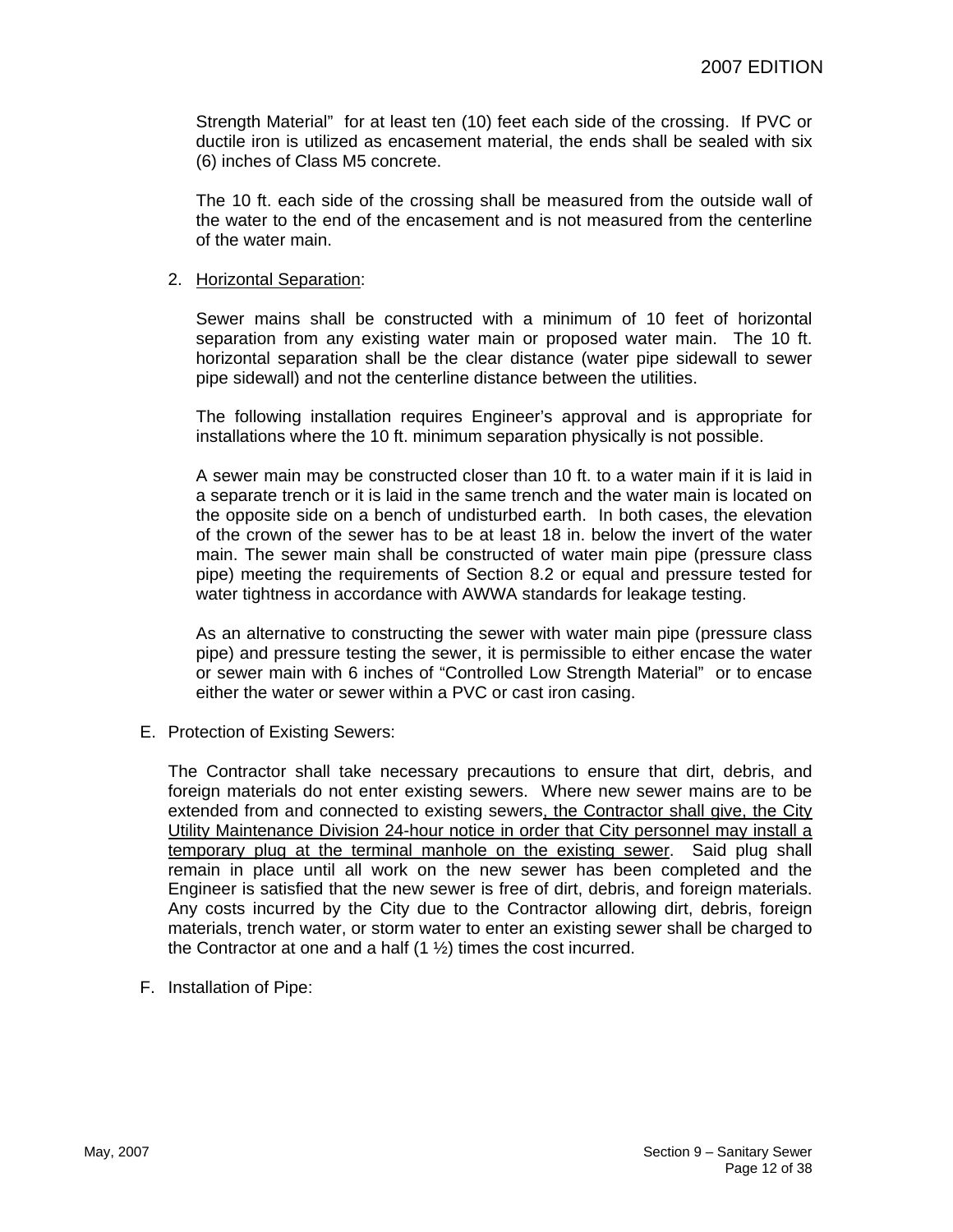- 1. Trenching, Bedding, and Backfill shall comply with the requirements of Section 11, Utility Excavation and Backfill. Trench dewatering discharges shall not be allowed to enter the sanitary sewer collection system at any time.
- 2. Alignment and Grade: Pipe shall be laid true to the line and grade established on the Drawings. Pipe shall be installed within 1/2 inch of the specified alignment and within 1/4 inch of the specified grade. These tolerances apply to any point along the entire pipe length.

The Contractor shall carry line and grade into the trench by means of an approved laser beam system and by surveying level instrument. At no time shall the Contractor change the grade without approval from the Engineer. If an underground obstruction is encountered at the assigned grade, the Contractor shall notify the Engineer and wait until the revised grade for the sewer has been determined, if necessary.

As a secondary check to the laser beam device, the Contractor shall check the grade from a surveyed grade stake to the pipe invert a minimum of every 100 feet using a surveying level instrument. The Contractor shall record all grade checks and produce the grade stake record if requested by the Engineer.

- 3. Cleaning shall be done as necessary so that the interior of all sewer pipe is free from all dirt, cement, or other foreign material before installation. Contact surfaces shall be wire brushed immediately prior to jointing.
- 4. Pipe Cutting shall be done without damage to the pipe with saw or abrasive wheel and shall be smooth, straight, and at right angles to the pipe axis. Ends of pipe shall be dressed and beveled to remove roughness and sharp corners.
- 5. Laying and Joining of pipes shall be in accordance with the pipe manufacturer's instructions, unless specifically required otherwise by these Specifications.
	- a. Each pipe length shall be inspected for defects prior to being lowered into the trench. All pipes shall be carefully lowered into the trench piece by piece by means of pipe slings to prevent damage to the pipe and/or coating.
	- b. Sewer pipe shall not be installed in frozen ground or in water, and no water will be allowed to run into or through the pipe.
	- c. Pipe shall be carefully installed to line and grade in accordance with line and grade stakes so that the finished sewer will present a uniform grade. Any noticeable variations from true alignment or grade will be cause for rejection of the work.
	- d. All pipe shall be installed upgrade with spigot ends pointing in the direction of flow. The bottom of the trench shall be freed of all rocks and stones and shall be hand shaped and bedded and the pipe shall be in firm contact with the bedding material for its entire length.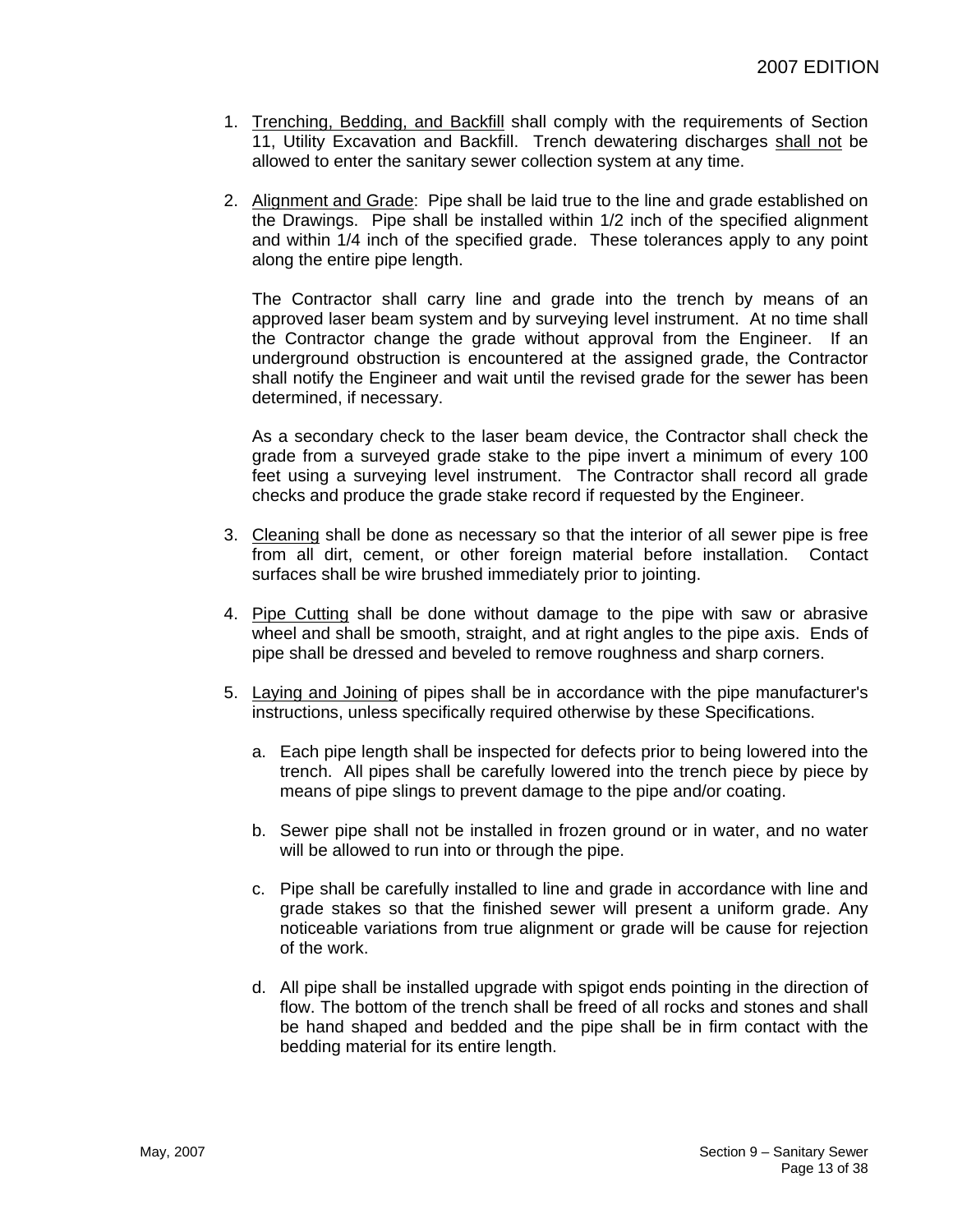- e. At every bell and spigot pipe joint, a hole shall be dug of sufficient size so that the weight of the pipe will rest on the barrel of the pipe and not on the bells, and the bell hole shall not be compacted. All pipe must be properly fitted together.
- f. During the course of construction, a suitable stopper shall be kept in the end of the pipe to prevent any dirt and or water from entering during the progress of the work at all times. Any dirt, loose material or cement mortar, which may accumulate in the pipe, shall be removed as the work progresses.
- g. Standard length pipe shall be utilized for all installations. Shorter lengths will only be allowed for use at manhole terminations. A full standard length pipe shall be used upstream of all manholes.
- h. Joint surfaces shall be cleaned and lubricated immediately before completing the joint. Lubricant other than that furnished with the pipe shall not be acceptable. Pipe jointing shall be accomplished in a relatively dry trench condition.
- i. At manhole connections the Contractor shall take extra care to ensure the pipe is properly bedded to prevent shifting, settlement, deflection or other failures.
- j. Joints in PVC Sanitary Sewer Pipe:
	- 1) All PVC Sanitary Sewer Pipe shall be jointed utilizing elastomeric gaskets as specified. All pipe, fittings and joints shall be installed in full compliance with the recommended practices of the pipe manufacturer and as specified in the latest revision of ASTM D2321.
	- 2) The joint surfaces (external and internal) shall be wiped free of all foreign materials, and the spigot end shall be centered on grade into the bell end and the joint shall be properly seated in accordance with the manufacturer's recommendations.
	- 3) Any pipe that is field cut shall have a square end with beveled edge equal to a factory cut and all field repairs shall be performed per manufacturer's recommendations.
- k. Joints in Ductile Iron Pipe (DIP)
	- 1) All Ductile Iron Pipe shall be jointed utilizing a push-on type joint in accordance with the specifications. All pipe, fittings and joints shall be installed in full compliance with the recommended practices of the pipe manufacturer and the latest revision of the ANSI/AWWA C600 standard.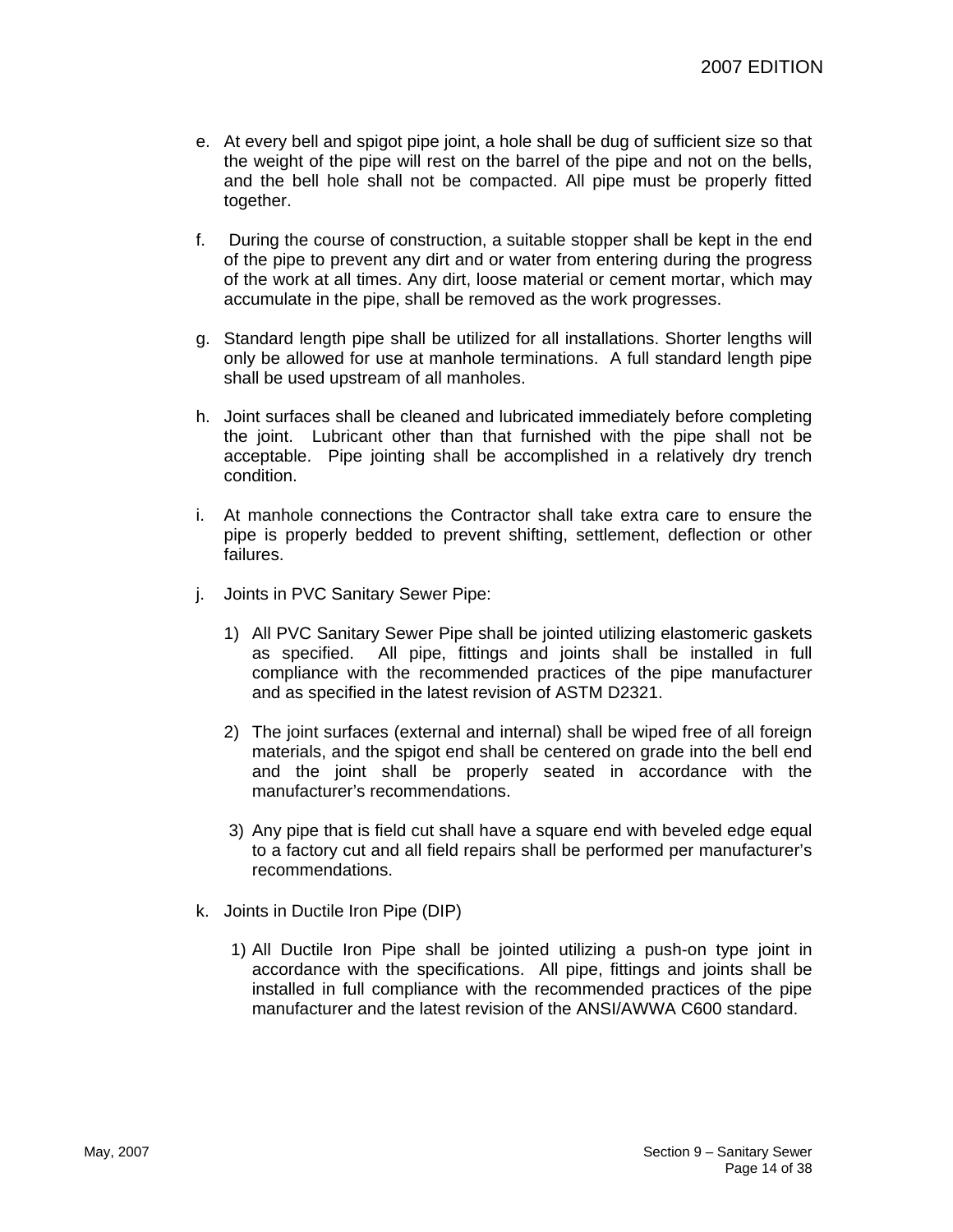- 2) When making joints, the gasket and gasket seal inside the socket shall be wiped clean before the gasket is inserted. A film on lubricant shall be applied to the gasket and the outside of the spigot end of the pipe. The spigot shall then be positioned inside the socket and pushed home. Lubricant other than that furnished with the pipe shall not be acceptable.
- 6. Protection of the Work: At the end of each day's work, or when sewer pipe is not being laid, the Contractor shall protect the end of the pipe by a close-fitting stopper to prevent soil, water, or other matter from entering the pipe, and shall take adequate precautions to overcome possible uplift. The elevation of the last pipe laid the previous workday shall be checked the next day before work resumes.
- 7. Connections between new sewer main pipe and existing sewer mains shall be accomplished with a Fernco-Strong back RC series repair coupling, Power Seal coupling, or a PVC repair coupling. When using the Power seal or Fernco type installation, the Contractor shall encase the coupling in six inches of concrete for one foot either side of the coupling. PVC couplings do not require concrete encasement.
- 8. Minimum Cover depth from the top of pipe to finished grade shall not be less than 5.0 feet for Collector Sewers (sewer mains with service connections) or 4.0 feet for Interceptor Sewers (sewer mains with no service connections). In the event adequate cover cannot be achieved by alignment or grade adjustment then, with prior approval of the Engineer, the sewer pipe may be insulated. Refer to the Insulation Standard Detail in cases where minimum cover cannot be provided. The use of insulation shall only be permitted in those rare instances where the pipe's grade cannot be adjusted or the finished surfacing grade cannot be adjusted to maintain the minimum cover. Insulation may also be required in instances where adequate separation between culverts or storm sewers cannot be achieved.
- 9. Dewatering shall be accomplished per Section 11 Utility Excavation and Backfill.
- 10. Insulation: Insulation shall be placed where noted on the plans. Insulation board shall be placed on a smooth and level cushion, minimum of 2 inches, of fine concrete aggregate (sand) and shall be covered with a minimum of 2 inches of the same material before placing bedding or backfill material on the insulation. The build-up of insulation sheeting shall be done by staggering the joints. An acceptable adhesive may be used to retain the individual sheets in the final specified dimensions. The Engineer of Record or Contractor shall request to use insulation and obtain approval for use from the Engineer.
- 11. Sanitary Sewer Force Main:
	- a. Sanitary Sewer Force Main Shall conform to Section 8 Water Piping Systems, subsection 8.3 Construction Requirements.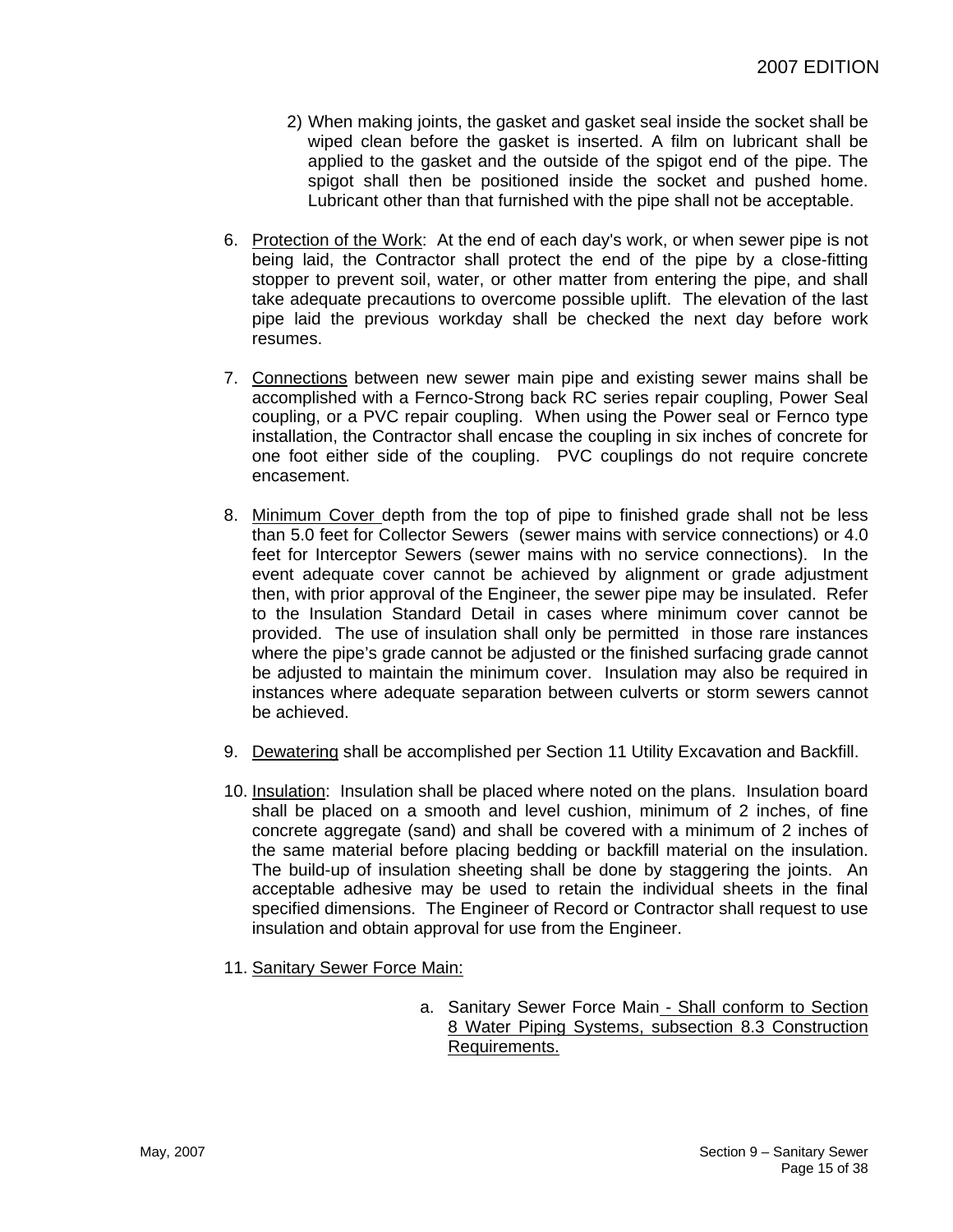- b. In addition to meeting the above requirements Tracer Wire Access Boxes shall be installed at a minimum of every 500 feet along the length of the force main. Each Tracer Wire Access Box shall be located such that it is easily locatable. In the event the Tracer Wire Access Box is located in remote turfed area then a marker Device consisting of a round pressure treated five (5) inch minimum diameter eight (8) foot fence post shall be installed next to the box so that 4.5 feet of the post is exposed. The exposed portion of the post shall be painted dark green to signify sanitary sewer.
- c. PVC force main shall utilize a green dye resin for color in order to represent wastewater or a green locator ribbon with the word "sewer" stenciled shall be used. The green locator ribbon shall be installed with ductile iron pipe. The locator ribbon shall be placed on top of the "select bedding material" approximately 12 inches above the top of pipe and centered horizontally directly over the pipe.
- G. Installation of Manholes:
	- 1. All manhole barrel and cone sections shall be numbered and/or measured by the Contractor prior to installation to insure that each furnished manhole component is correct for that location and that the finished manhole will be to the grade specified.

Placement of manholes shall be on a 4-inch (minimum thickness) leveling course of Type 1 Bedding Material. Manholes shall be set level and to the grade specified.

- 2. Invert Channels:
	- a. General:

Channels shall have smooth, clean surfaces and shall be semi-circular U shaped conforming to the lower half of the adjacent pipe. Changes in size and grade of the channels shall be made gradually and evenly. In no case shall the invert width through the manhole be greater than that of the outlet pipe. Changes in direction flow and side branch connections shall be made with a full, smooth, and sweeping curve with a radius meeting the requirements per the Standard Details.

Manhole inverts shall be U-shaped with a channel depth equal to the diameter of the outlet pipe and with the channel sides, above the spring line, vertical or slightly laid back at a slope not to exceed (1/10, horz./vert.), Refer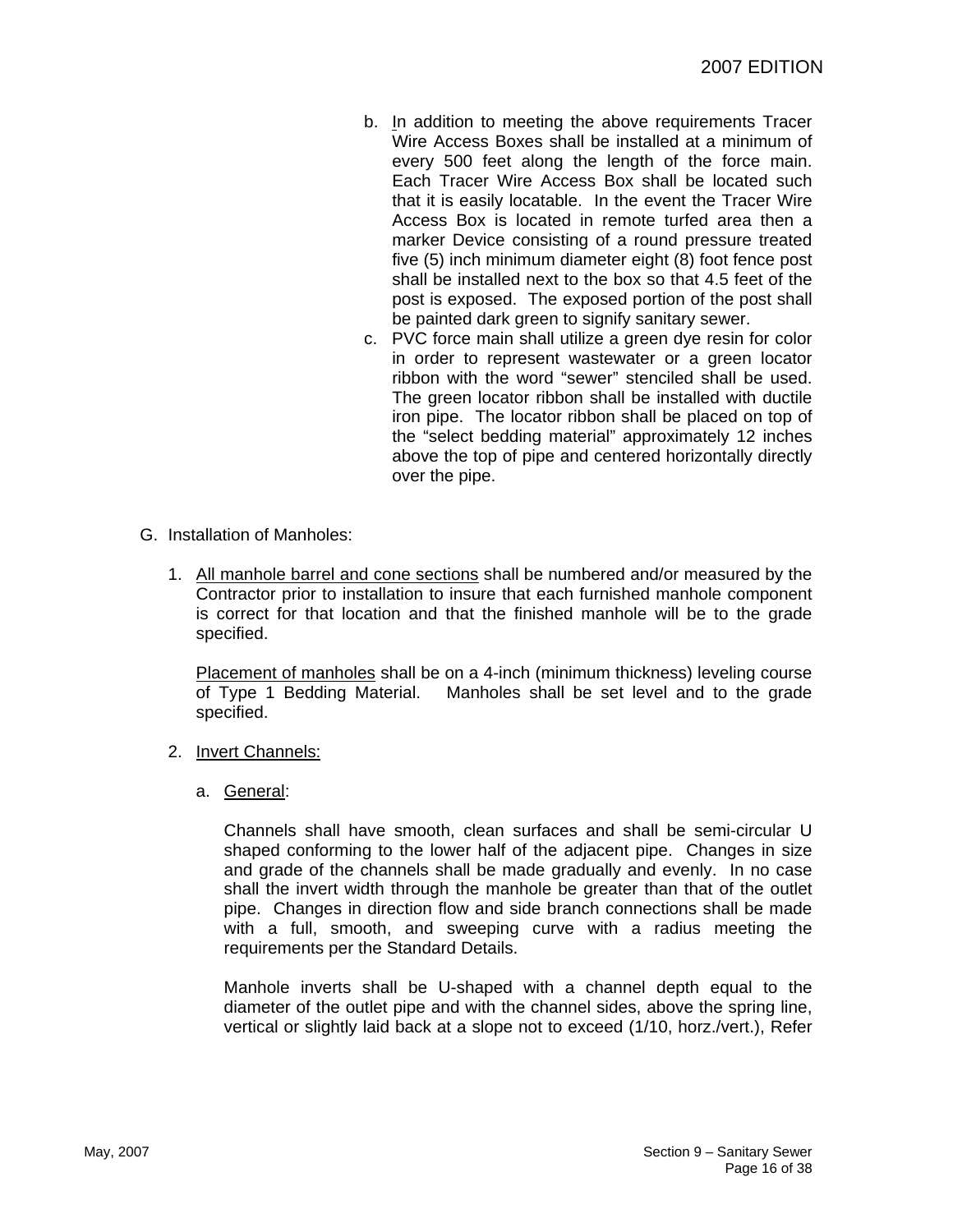to Standard Details. Manhole inverts shall be Class M-6 concrete per Standard Specification Section 56.

The manhole invert shall be shaped and finished with a smooth steel trowel finish.

b. Inverts for New Manholes:

Bench and inverts shall be precast or formed as specified in Section 9.2 Materials.

c. Inverts for Existing Manholes:

Existing manhole inverts to be reconstructed shall be as specified in Section 9.2 Materials and as further described.

All sewer flows shall be removed by bypass pumping or other approved methods from the manhole to be reconstructed. The existing invert and bench shall be demolished to the extent necessary to maintain a minimum new concrete invert thickness of 3 in. and side thickness of 8 in. throughout the manhole.

Acceptable methods for demolishing the existing invert include the use of concrete saws, jackhammers, chisels and other hand tools. The existing concrete shall be rough and have an approved bonding agent applied to it prior to placing the new concrete. The new invert shall be constructed using a concrete mix as specified with the exception that the concrete shall be low slump.

Sewer flows will not be permitted on the concrete until 4 hours after the initial set has occurred and the Engineer has inspected and approved the reconstructed invert.

- 4. Shelves/Benches shall be formed from the top of the channel to the manhole wall and shall slope up from the channel at a minimum rate of one (1) inch per foot and a maximum rate of three (3) inches per foot. The bench shall be constructed as specified in Section 9.2 Materials.
- 5. When specified/required, steps shall be inserted at least 1 in. into the manhole wall and shall be aligned straight and plumb over the outlet pipe in the manhole. Steps shall not be installed in manholes unless indicated on the drawings or in the specifications and approved by the Engineer.
- 6. Pipe Connections to New Manholes:

Manhole connections to the sewer main shall be accomplished with a rubber boot or a gasket seal that insures a watertight seal. Ends of pipes, which enter manholes, shall be cut smooth; straight; and at right angles to the pipe axis. The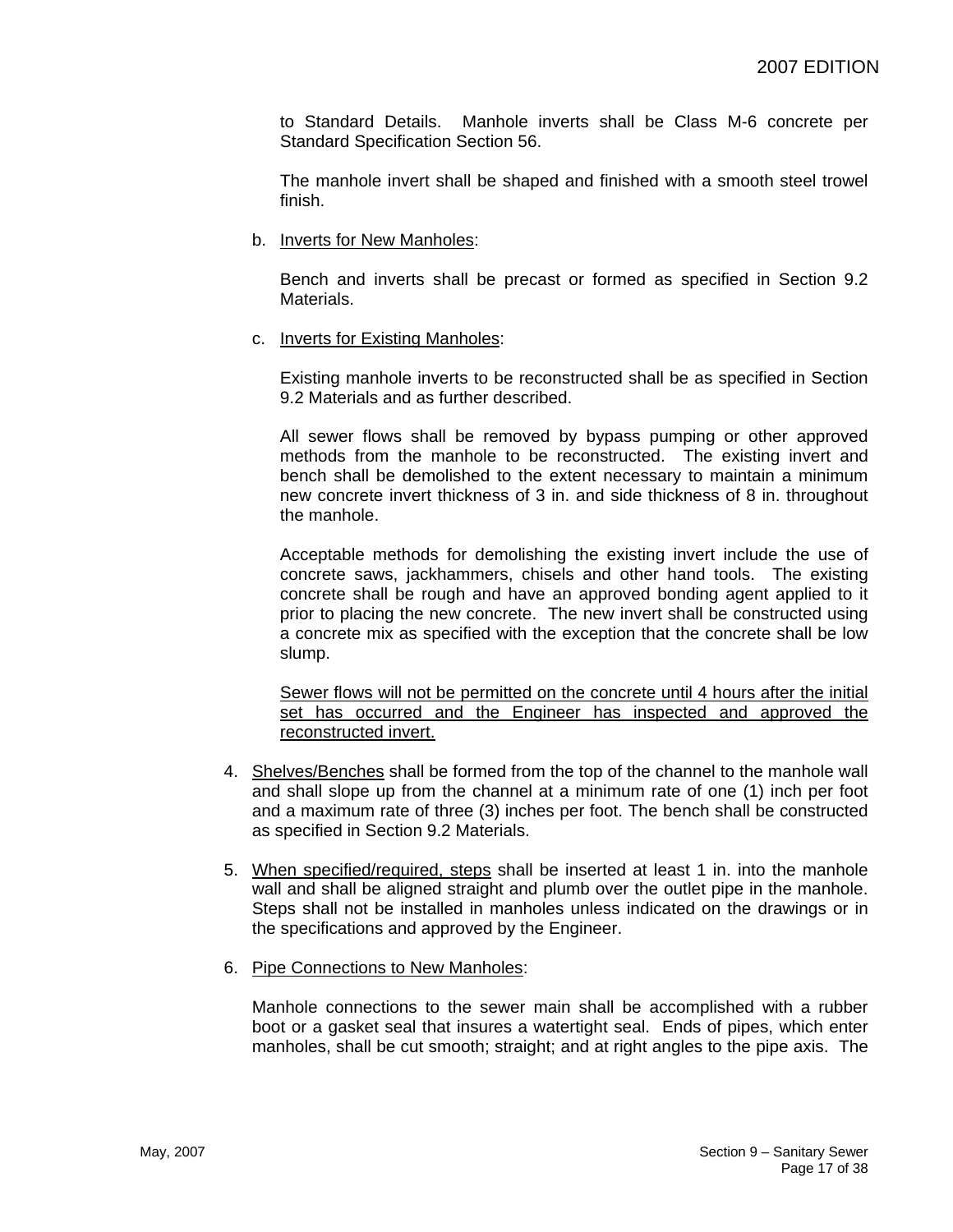annular space between the boot or gasket and the pipe shall be grouted flush with the inside of the manhole such that a smooth, continuous channel is formed through the manhole. The annular space above the flow channel on top of the pipe shall not be grouted.

Drop manholes shall have the lower connection and 45 degree fitting, outside the manhole, totally encased in concrete, Refer to Standard Details. The interior pipe connections shall have the annular space grouted as described above.

#### 7. Pipe Connections to Existing Manholes:

a. Manhole connections shall be made by coring the existing manhole and installing a boot-type flexible connector consisting of a rubber gasket or boot, metal expansion ring and a metal take-up clamp, as manufactured by Press Seal Gasket Corporation, or equal. Rubber boots and gasket material shall meet or exceed ASTM C-923.

Drop manholes shall have the lower connection and 45 degree fitting, outside the manhole, totally encased in concrete, Refer to Standard Details. The interior pipe connections shall have the annular space grouted as described for "Pipe Connections to New Manholes".

Unless pre-approved by the Engineer, new pipe connections to existing brick manholes shall not be allowed. Brick manholes shall be replaced.

b. With Engineer's approval the Contractor may cut the necessary openings into the existing manhole and make the connection thereto in a neat and workmanlike manner. The connections shall be made to make the joints around the entering sewers watertight and an approved smooth channeled flow line shall be constructed as specified for Inverts.

The Contractor shall create a hole in the manhole wall using a chisel hammer or other approved method. The hole shall have a maximum dimension of 6 inches plus the O.D. of the pipe and a minimum dimension of 3 inches plus the O.D. of the pipe. Concrete saws are discouraged for cutting the hole as they leave cuts in the existing manhole wall and are difficult to grout shut. If a concrete saw is used, it shall be used in a manner such that there are no saw cuts left in the existing concrete.

The pipe shall be grouted into the manhole wall with non-shrink grout and a water stop gasket. The grout shall extend outside the manhole wall such that it provides a 6 in. overlap around the full circumference of the hole. The Contractor shall place a water stop on the concrete manhole barrel around (full circumference) the breakout, and grout it into place. The water stop shall be American Colloid "Waterstop – RX", 1 in. x  $\frac{3}{4}$  in. size or equal. The grout shall also extend out/away from the manhole (around the pipe) for a length equal to the diameter of the pipe. Refer to the Standard Detail.

Drop manholes shall have the lower connection and 45 degree fitting totally encased in concrete. Refer to Standard Details.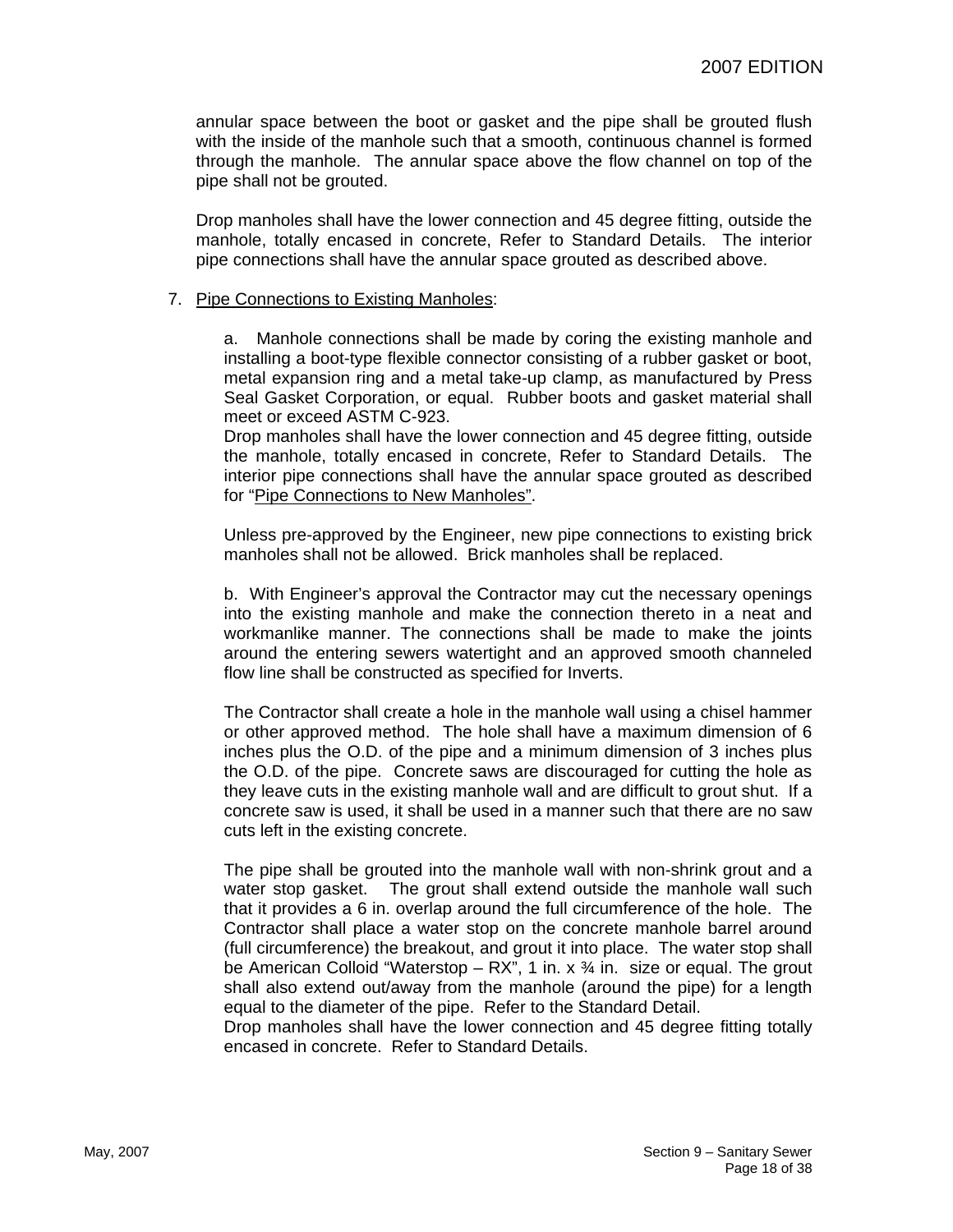b. After completing the connection to the manhole, the Contractor shall test the existing manhole for water tightness as required under the Section 9.3.I - Manhole Tests. If the manhole does not pass the test it shall be the contractor's responsibility to correct the deficiencies and demonstrate a passing test. The Contractor is responsible for correcting deficiencies in the manhole even if said deficiencies preexisted or resulted from activities not directly related to the connection tie-in.

#### 8. Frames and covers:

a. Grade and slope:

Manhole frames and covers shall be placed at finished grade. When placed in asphalt, concrete, or gravel surfaces, frames and covers shall match both the crown slope and profile slope of the street. The cover shall be set at an elevation and slope that it is not above the pavement surface and no more than 1/4 in. below the pavement surface at all points around the circumference of the cover. Decreasing the surfacing thickness around the manhole frame and cover, as a method of achieving the above tolerances, is not permitted.

Frames and covers placed in turfed areas shall be set from 1 - 2 inches above the finished grade.

Frames shall be blocked and shimmed to correct elevations and slopes prior to placing pavement. The lid shall be adjusted to match both the cross slope of the street and the profile of the street. Following paving, the frame shall be checked for correct placement and adjusted as necessary. The joint between frame and adjusting ring shall then be grouted watertight with non-shrink grout. Blocks and shims shall be placed no closer than 2 in. from the inside edge of the adjusting ring. The internal frame seal shall be installed after the manhole frame and cover has been installed in its final position and is compete.

#### Vertical Adjustment of manhole frames and covers:

Adjusting rings shall be installed per the Standard Details and as specified herein, adjustments greater than those shown on the details shall be accomplished by replacing or

adding additional barrel sections rather than adjusting rings.

Plastic or rubber adjusting rings may be used in lieu of concrete adjusting rings. The plastic or rubber adjusting rings shall be installed as recommended by the manufacturer. No shims or other leveling devices, other than leveling rings provided by the manufacturer, will be permitted with use of the plastic or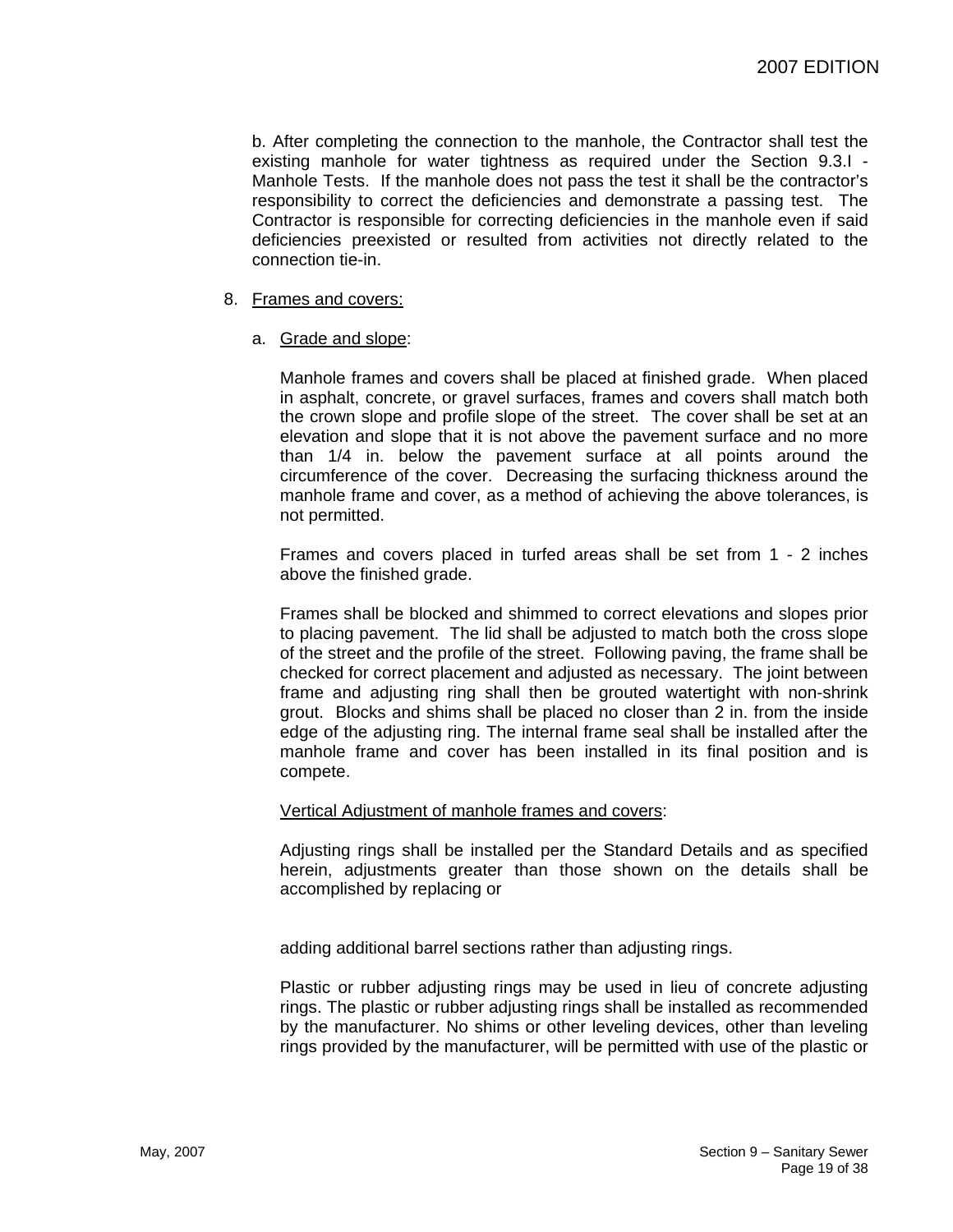rubber adjusting rings. The annular space between the adjusting rings shall be sealed using an approved butyl rubber sealant, water stop material will not be permitted as it does not fully displace and further settlement of the frame occurs after installation. The first plastic adjusting ring on existing manholes may require leveling with concrete mortar and therefore the first plastic ring may be set in mortar.

The manhole frame and adjusting rings where concrete adjusting rings are used shall be set in a full bed of mortar to the grade and slope as specified. The mortar shall be tuck pointed between rings and shall not be applied to the inside diameter surface of the adjusting rings. Smearing of mortar on the inside of the adjusting rings will be cause for rejection of the work. When adjusting rings vary in thickness (2 in. & 4 in.) the larger ring (4 in.) shall be placed on top, directly under the frame.

1) New Manholes:

New Manhole barrels and cone sections shall be manufactured to a tolerance that provides from two (2) to eight (8) inches of vertical adjustment between the top of the cone and the bottom of the frame. Vertical adjustments, between the top of the cone and the bottom of the frame, greater than eight (8) inches shall be accomplished by installing a new appropriately sized manhole barrel section. Rings shall be vertically aligned to be straight with the top of the cone section without any offset.

2) Existing Manholes:

Existing manhole frames and lids may be adjusted to grade by adding additional adjusting rings. The vertical adjustment between the top of the cone and the bottom of the frame however shall not exceed 18 inches. Vertical adjustments, greater than 18 inches shall be accomplished by installing a new appropriately sized manhole barrel section. Rings shall be vertically aligned to be straight with the top of the cone section and with each other without any offset.

Steel adjusting rings that are inserted into the existing frame and allow the cover to be raised are not permitted. All manhole adjustments shall be done as specified above.

b. Chimney Seal:

Unless pre-approved by the Engineer, manhole chimney seals shall be installed in all cases. Whether an existing manhole is adjusted or a new manhole is installed, the manhole chimney shall be sealed. All manhole chimneys shall be sealed using a Manhole Internal Frame Seal. The seal shall be installed according to the manufacturers recommendations and when properly installed will prevent the inflow of water between the manhole cone and the frame and cover.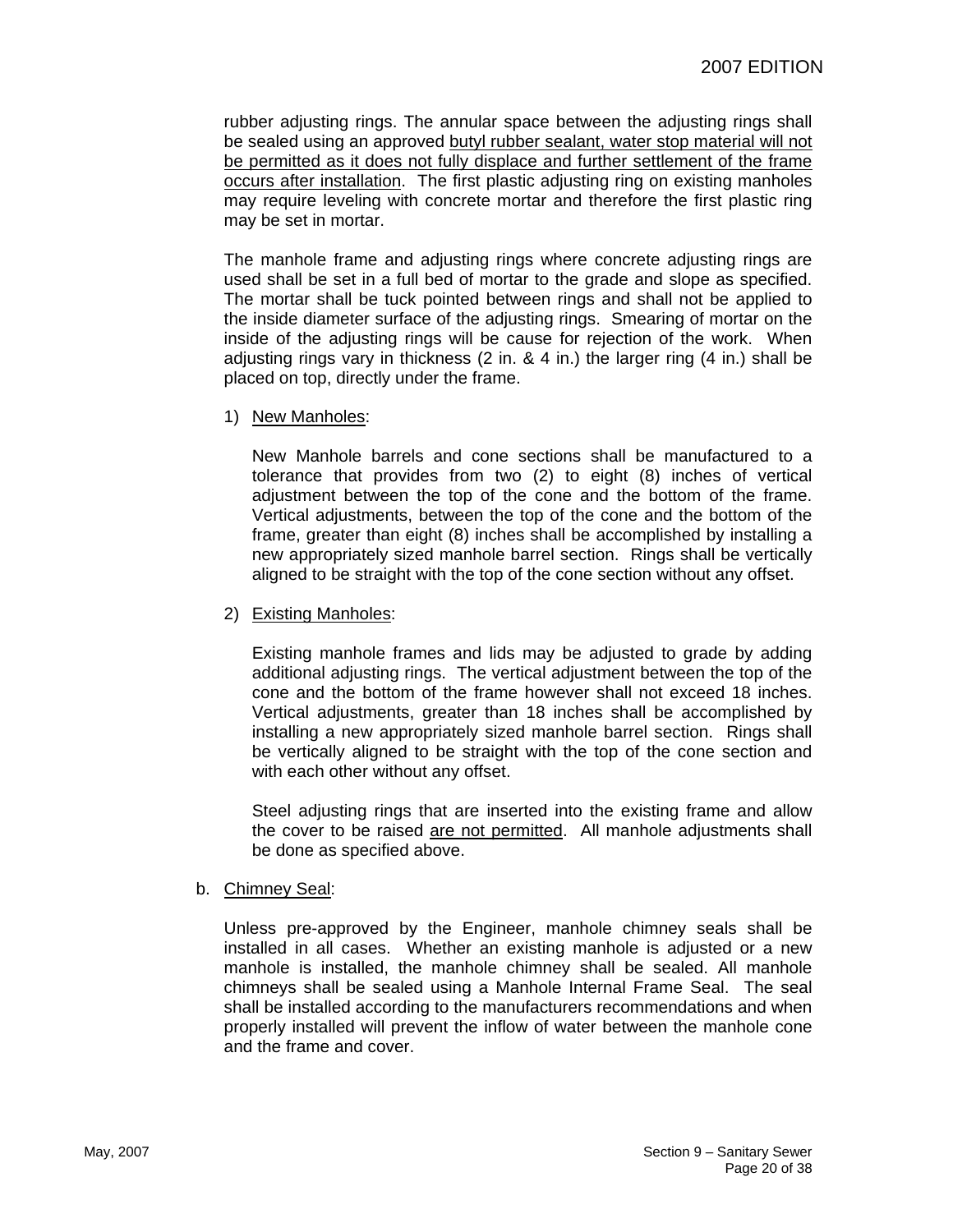- 9. Coating for Concrete Manholes and Lift Stations Wet Wells: When indicated on the drawings or specifications a corrosion resistant interior grout liner shall be provided on manholes or lift station wet wells. The liner maybe field applied or applied at the manufacture's site. The liner shall be "Earthcoat 400P Pipe Coating" as manufactured by Earthcoat International, Appleton, WI or equal specifically formulated for coating the interior of concrete manholes or wet wells for corrosion protection. The material shall be applied as per manufacturer's recommendations. Manhole coating color shall be as specified in Section 9.2 Materials.
- 10. Manhole Depth: Manholes 5.5 foot and greater in depth, measured from invert to rim, shall have eccentric cone top sections per Standard Manhole Detail. Manholes less than 5.5 foot in depth shall have flat concrete covers designed for AASHTO H-20 wheel loading as per Standard Shallow Manhole Detail.
- H. Sewer Main Tests:
	- 1. General: A visual inspection, a TV inspection, a leakage test, and a pipe deflection test shall be performed as specified herein for all sewer mains and manholes as a condition of acceptance by the City. All tests shall be performed after backfill is complete but prior to any surface restoration.
	- 2. Pre-Cleaning: Prior to testing newly installed sewer pipe, the Contractor shall remove all accumulated construction debris, rock, gravel, sand, silt, and other foreign matter from the sewer with an appropriately sized cleaning ball.

The Contractor shall be responsible for all work necessary to make the sewer acceptable for usage including removal of all mud, silt, rocks, or blockages that make said sewer unacceptable for final acceptance and usage. Also included is all work necessary in the manholes and all cleanup work required prior to final acceptance.

The City will not be responsible for cleaning lines prior to televising the sewer. In the event that the line is not acceptable for televising, due to the Contractor's operations, the Contractor will be notified. It will be the Contractor's responsibility to arrange to clean the sewer and make it acceptable for the television work. If not cleaned in a timely manner, the City may cause to take any actions necessary and charge the Contractor one and a half  $(1/2)$  times the cost incurred.

3. Visual Tests: All newly installed sewer main pipe shall pass a visual, or "lamping", inspection by the Engineer, and a television inspection by the City Utility Maintenance Division. Straight alignment shall be checked either with lamping or with the laser beam. Lamping shall be conducted by viewing the pipe from inside a manhole to determine proper alignment. The television inspection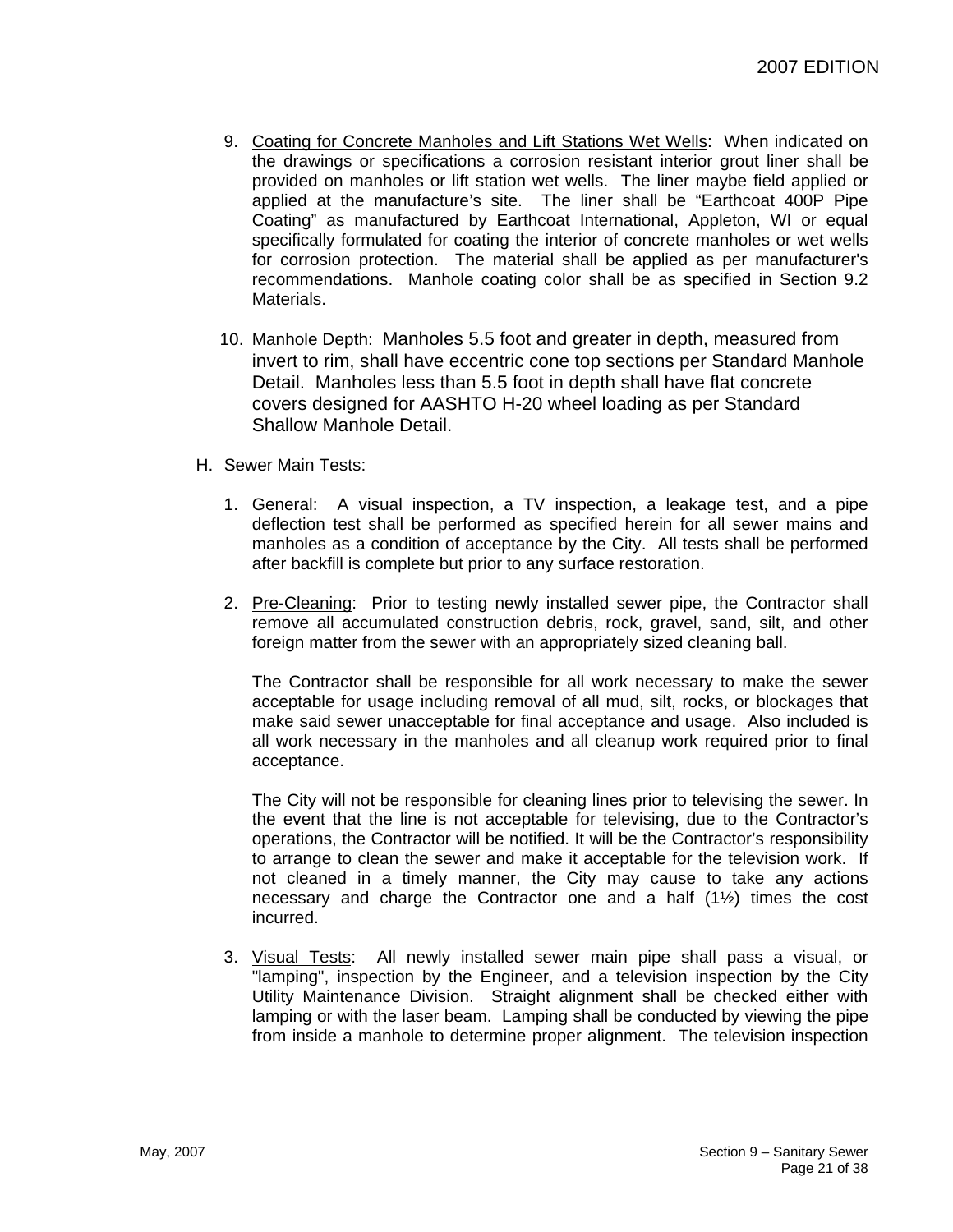shall consist of viewing the inside of all sewer main pipe installed to determine proper alignment, joining, properly installed service connections, infiltration, etc. The Contractor shall correct, at his own expense, any defects discovered because of lamping and/or televising the pipe.

Both a visual and television inspection shall be completed unless specified otherwise in the Detailed Specifications or on the Drawings.

The expense of the initial television inspection and one additional reinspection will be borne entirely by the City. If defective workmanship of material or construction is noted, the Contractor at no expense to the City, shall correct the deficiency. The City will perform additional television inspections to review if the repairs were made properly and in accordance with the specifications. The expense of any additional television inspections beyond the initial inspection and one additional reinspection will be borne entirely by the Contractor. The Contractor shall be responsible for all related costs, including concrete or asphalt resurfacing if the street has been surfaced. The Contractor shall be required to repair all areas of infiltration and other deficiencies. The City may cause to take any actions necessary for any items not completed or repaired in a timely manner and may charge the contractor one and a half  $(1\frac{1}{2})$  times the costs incurred.

It is the Contractors responsibility to notify both the Engineer/City Inspector and Utility Maintenance that the sewer is ready for inspection. From the time initial notification that the sewer is ready to be inspected the Contractor shall allow the City at least two (2) weeks to perform the television inspection. Any surfacing started prior to televising the sewer and said sewer being accepted is at the Contractors own risk.

4. Leakage Tests: The Contractor shall conduct leakage testing of all newly constructed or reconstructed sewer mains. The Contractor shall furnish all necessary equipment and be responsible for conducting the leakage test in the presence of the Engineer and/or project Inspector.

The preferred Leakage Test method is the "Low Pressure Air Test", provided groundwater conditions allow it. Alternative leakage tests may be the "Ex-Filtration Test" if groundwater is less than 4 ft. above the top of pipe, or the "Infiltration Test" if groundwater is 4 ft. or more above the top of pipe.

a. Low Pressure Air Test: This is the preferred testing method. The Contractor may conduct low-pressure air testing of newly installed sewer mains in lieu of ex-filtration testing if the ground water is less than one (1) foot above the top of the finished sewer main at the lowest point of the test section as determined by construction records and/or test borings. The test shall conform to the procedures outlined in Uni-Bell Specification Uni-B-6-90 or latest, Recommended Practice for Low-Pressure Air Testing of Installed Sewer Pipe.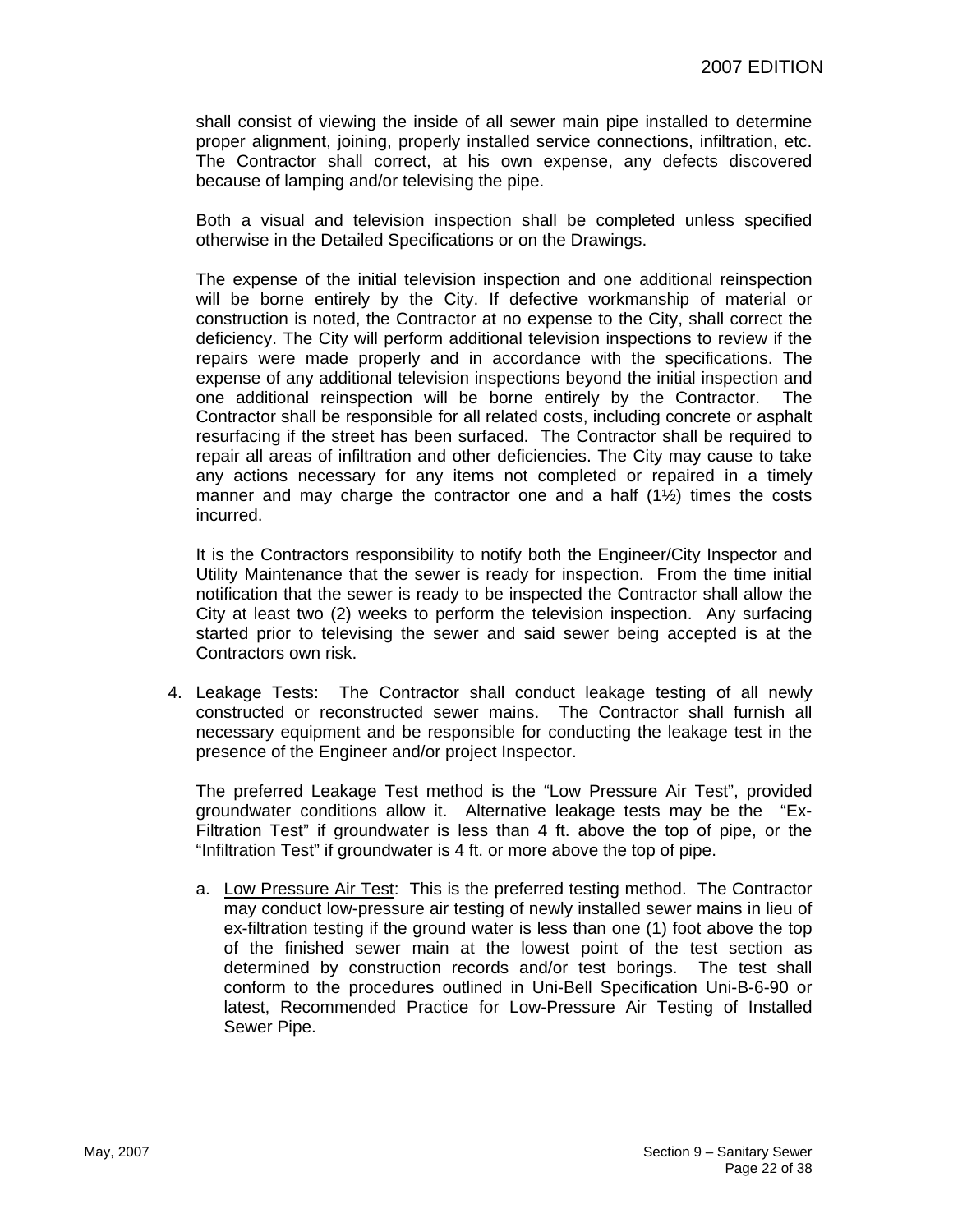The pressurizing equipment shall include a regulator or relief valve set no higher than nine (9) psig to avoid over-pressurization.

Pipeline segments between manholes shall be tested separately. Mechanical or pneumatic plugs shall be placed in the line at opposing manholes and each plug braced as a safety precaution. An aboveground air pressurizing device including shut-off valve, pressure-regulating valve, pressure relief valve, input pressure gage and a continuous monitoring pressure gage shall be provided and connected to the test plug at one end.

Separate hoses for introducing air and for monitoring air pressure shall be provided. The monitoring hose shall be equipped with two (2) accurate pressure gauges. The monitoring gages shall read in divisions of 0.1 psi with an accuracy of plus or minus 0.04 psi.

Procedure:

1) Clean the section of sewer line to be tested by flushing or other means prior to conducting the low-pressure air test. This cleaning serves to eliminate debris and produce the most consistent results.

2) Isolate the section of sewer line to be tested by inflatable stoppers or other suitable test plugs.

3) Connect the air hose to the inlet tap and portable air control source. The air equipment shall consist of necessary valves and pressure gauges to control an oil-free air source and the rate at which air flows into the test section to enable monitoring of the air pressure within the test section.

4) Low pressure air shall be introduced into the line until the internal pressure reaches four (4) psig, and the supply throttled to maintain four (4) psig for at least two (2) minutes. The supply shall then be shut off or disconnected. The pressure shall be allowed to drop to about three and onehalf (3 1/2) psig at which time the timing shall commence and the time accurately measured for a one (1) psig pressure drop per Table 9-1.

If the test section fails to meet these requirements, the Contractor shall, at his own expense, determine the source of leakage, repair or replace all deficiencies, and retest the installation until passing, all in a manner approved by the Engineer. This does not mean that the Low Pressure Air Test has to be repeated but rather a passing test has to be achieved by either the Low Pressure Air Test or the Ex-filtration Test.

5) Upon completion of the test, open the bleeder valve and allow all air to escape. Plugs should not be removed until all air pressure in the test section has been reduced to atmospheric pressure.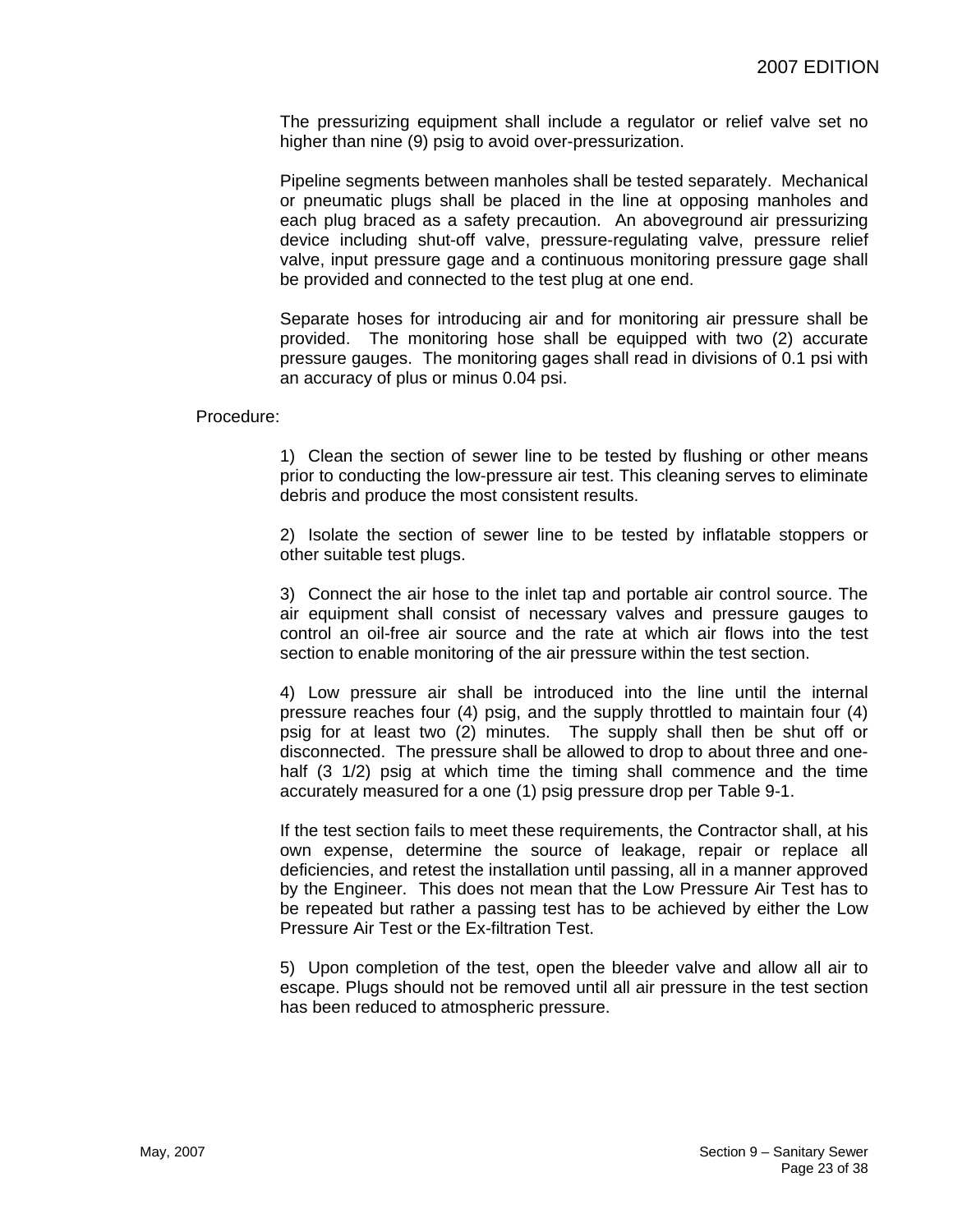#### **TABLE 9-1 \* LOW PRESSURE AIR TEST ALLOWABLE LEAKAGE FOR A 1 PSIG PRESSURE DROP**

| Pipe            | Time of           | Minimum Time |
|-----------------|-------------------|--------------|
| <b>Diameter</b> | Test              | of Test      |
|                 | (sec.'s)          | (sec.'s)     |
| 4               | $0.380 \times L$  | 226          |
| 6               | $0.854 \times L$  | 340          |
| 8               | $1.520 \times L$  | 454          |
| 10              | $2.374 \times L$  | 566          |
| 12              | $3.418 \times L$  | 680          |
| 15              | $5.342 \times L$  | 850          |
| 18              | $7.692 \times L$  | 1020         |
| 21              | $10.470 \times L$ | 1190         |
| >21             | as per plans      |              |

\* Use of Table 9-1:

The time of test shall be calculated using the formula presented in Table 9- 1. Time is in seconds and L is in feet of pipe being tested. If the calculated time is less than the minimum time of test then the minimum test time shall govern. For example: a 200 ft. - 10 in. sewer would have a calculated time of 2.374  $\times$  200 = 475 seconds. The minimum test time however is 566 seconds. Thus the minimum length of time for a 1 psig pressure drop would be 566 seconds not the calculated 475 seconds.

If there has been no leakage (zero psig drop) after one hour of testing, the test section shall be accepted and the test considered.

b. Ex-filtration Test shall be used if groundwater is less than 4 ft. above the top of pipe as determined by construction records and/or test borings. The test shall be conducted in a manner approved by the Engineer and shall provide a minimum head of two (2) feet at the highest point in the test section, but no more than 10 feet of head at the lowest point, with head measured from top of pipe, except when the groundwater surface is above the pipe, in which case head shall be measured from the groundwater surface.

Unless otherwise specified, the pipe shall not allow ex-filtration, of water, of more than 50 gallons per inch diameter per mile of pipe (50 gal./in./mi.) in any 24-hour period as per Table 9-2.

The minimum test period shall be for two (2) hours and the values derived from Table 9–2 will need to be adjusted for the actual test time. If the test section fails to meet these requirements, the Contractor shall, at his own expense, determine the source of leakage, repair or replace all deficiencies, and retest the installation until passing, all in a manner approved by the Engineer. This does not mean that the Ex-filtration test has to be repeated but rather a passing test has to be achieved by either the Ex-filtration Test or the Low Pressure Air Test.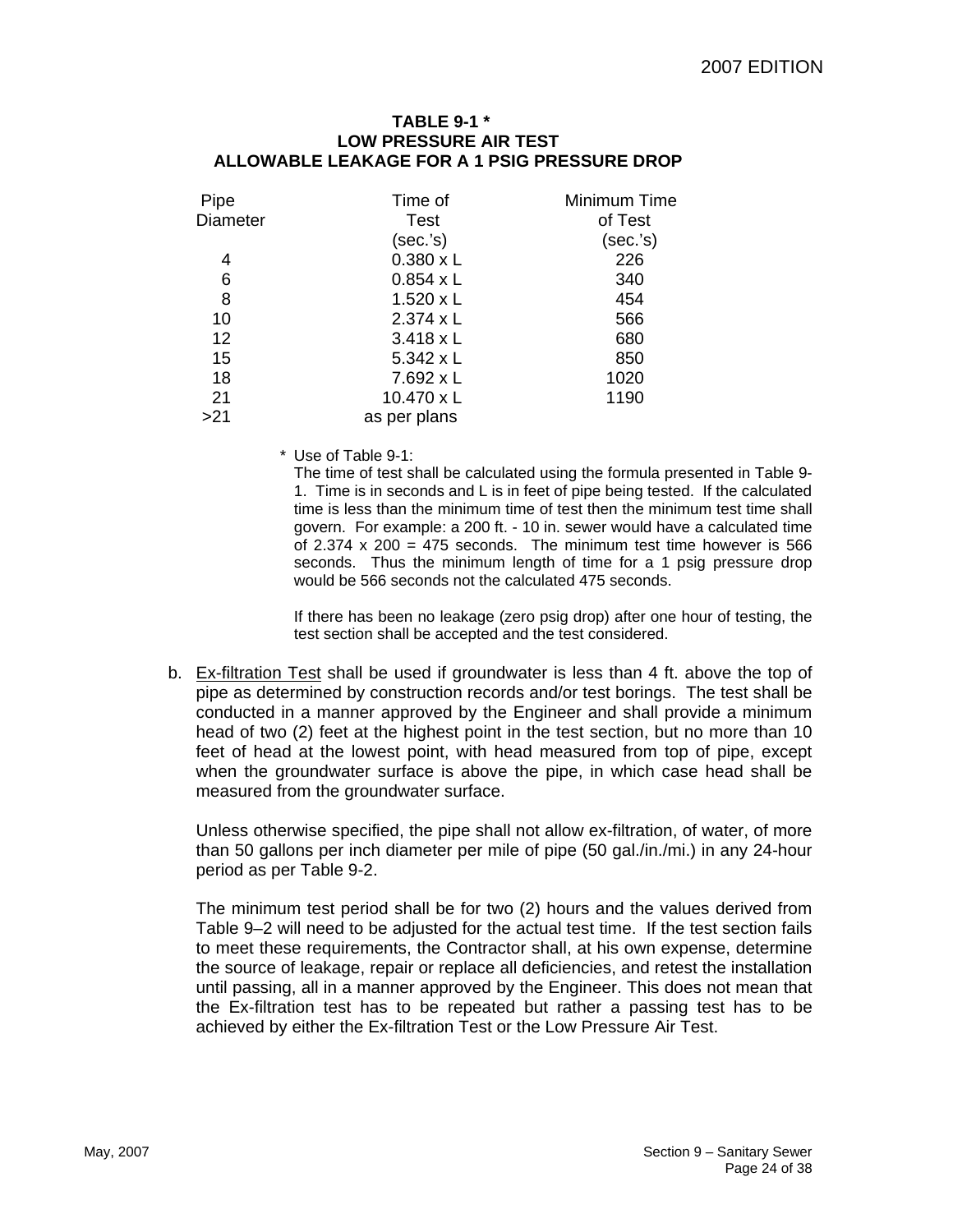It is not recommended to conduct the pipe leakage test concurrently with the manhole ex-filtration test, as the allowable parameters for head (H) in the two tests differ. However, a separate manhole ex-filtration test will not be required when manholes are tested simultaneously with the sewer pipe ex-filtration test.

The Contractor shall anticipate the need to conduct multiple tests in order to meet the above requirements and shall conduct testing in such a manner and sequence that the requirements indicated above are achieved.

Water used to test ex-filtration shall be clean potable water and will not be allowed to discharge to the sewer system. Such water shall be pumped from the system and discharged at an approved location.

## **TABLE 9-2 ALLOWABLE LEAKAGE \***

| PIPE SIZE<br>(ln.) | <b>LEAKAGE RATE</b><br>(Gal./Ft./24 Hrs.) |  |  |
|--------------------|-------------------------------------------|--|--|
| 8                  | $0.08 \times L$                           |  |  |
| 10                 | $0.09 \times L$                           |  |  |
| 12                 | $0.11 \times L$                           |  |  |
| 15                 | $0.14 \times L$                           |  |  |
| 18                 | $0.17 \times L$                           |  |  |
| 21                 | $0.20 \times L$                           |  |  |
| 24                 | $0.23 \times L$                           |  |  |
| 27                 | $0.26 \times L$                           |  |  |
| >27                | as per plans                              |  |  |

Use of Table 9-2:

The length of time for the test in the table is given as a 24-hour period and will need to be adjusted for the actual test time. The allowable leakage shall be calculated using the formula presented in Table 9-2 and L is in feet of pipe being tested.

It is not recommended to conduct the pipe leakage test concurrently with the manhole ex-filtration test, as the allowable parameters for head (H) in the two tests differ.

If the Contractor wishes to concurrently test the pipe and manhole then Table 9–4 may be used to assist in measuring the pipe loss for a concurrent test.

For example the calculated loss for 350 ft. - 12 in. sewer would be 0.11 x 350 = 38.5 gals in a 24-hour period. To adjust this loss to the actual test time or if a manhole test is being conducted concurrently the 38.5 gals would need to be converted, to say, two (2) hours; then (38.5 / 24 hrs)  $x$  2 hrs = 3.2 gals. The 3.2 gals would be the permitted loss or if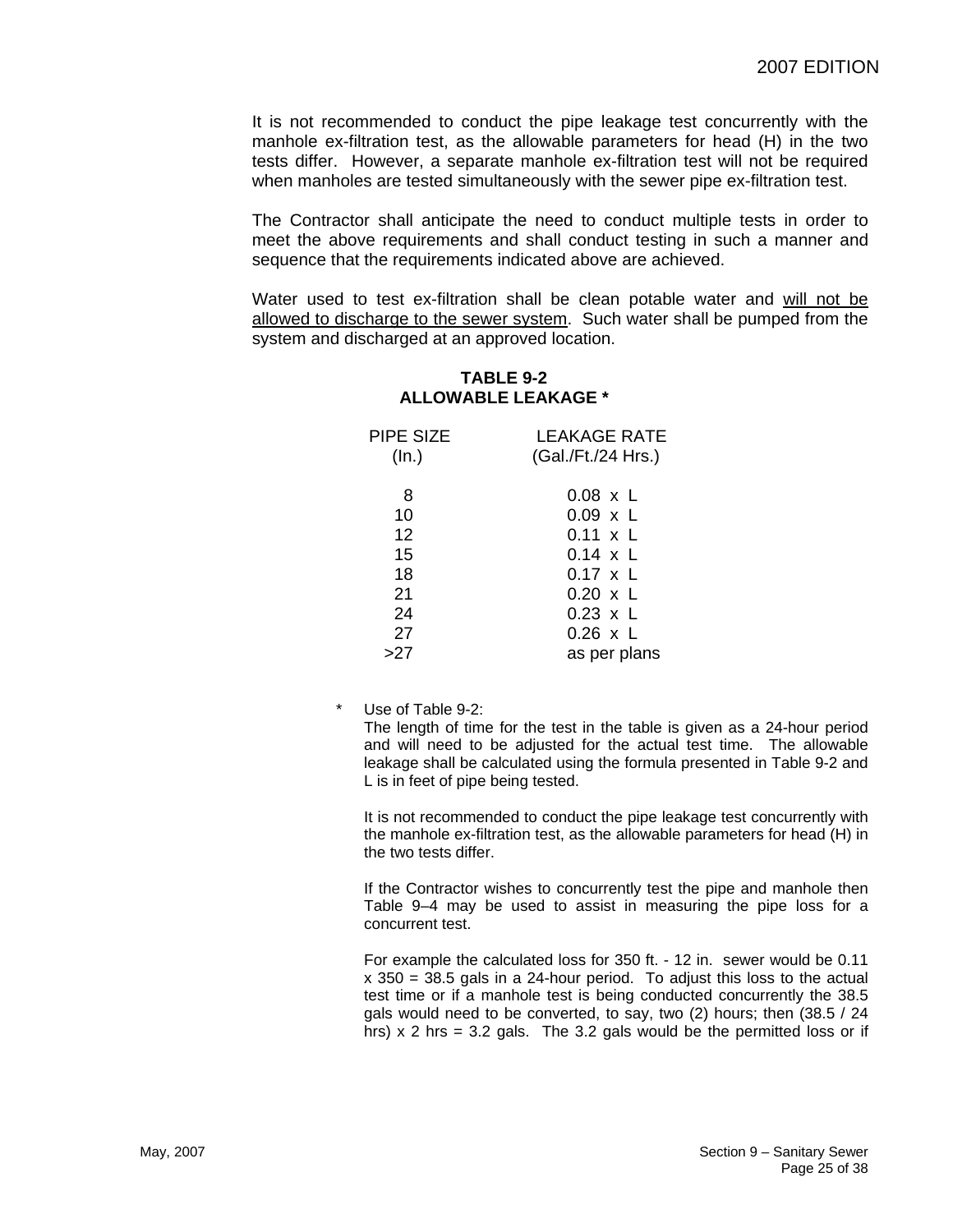testing concurrently would have to be added to the loss calculated for the manhole.

c. Infiltration Test shall be used if ground water is four (4) feet or more above the top of the finished sewer main at the highest point of the test section as determined by construction records and/or test borings. Test methods and infiltration measurements shall be conducted in a manner approved by the Engineer.

The allowable leakage from the pipe shall not exceed that set for Ex-Filtration in Table 9-2. The minimum test period shall be for two (2) hours and the table values will need to be adjusted to accommodate for the actual test time. If the test section fails to meet these requirements, the Contractor shall, at his own expense, determine the source of leakage, repair or replace all deficiencies, and retest the installation until passing, all in a manner approved by the Engineer. This does mean that the Infiltration test has to be repeated as the other test methods would not be permitted because of the groundwater conditions.

### 5. Pipe Deflection Test:

Deflection tests shall be performed by the Contractor on all PVC sewers. Deflection tests will not be required for reinforced concrete pipe sanitary sewers. Deflection tests for other sanitary sewer pipe materials will be handled on a caseby-case basis by the Engineer. Deflection tests shall be conducted after the final backfill has been in place at least 30 days. Deflection tests shall be made using a deflection gauge (mandrel) device or other approved method. The diameter of the deflection gauge device shall be 95% of the undeflected inside diameter of the flexible pipe. The deflection test shall be performed without mechanical pulling devices. The Contractor shall be required to install the pipe in such a manner so that the diametric deflection of the pipe shall not exceed five (5) percent. All pipes exceeding the five (5) percent deflection within the two-year warranty period shall be re-laid or replaced by the Contractor at no additional cost to the Owner.

I. Manhole Tests:

General: Manhole tests shall be performed on all newly installed manholes and on existing manholes where new sewer main connections have been made. The preferred Manhole Leakage Test method is the "Manhole Vacuum Test" rather than the "Ex-Filtration Test".

1. Visual Test: The project Engineer/Inspector will visually inspect each manhole exterior and interior for flaws, cracks, holes, or other deficiencies, which may affect the operation or watertight integrity of the manhole. Should any deficiencies be discovered, the Contractor shall correct them to the satisfaction of the Engineer and at no cost to the Owner. Manhole barrels and cones that have cracks or holes that extend from the interior of the barrel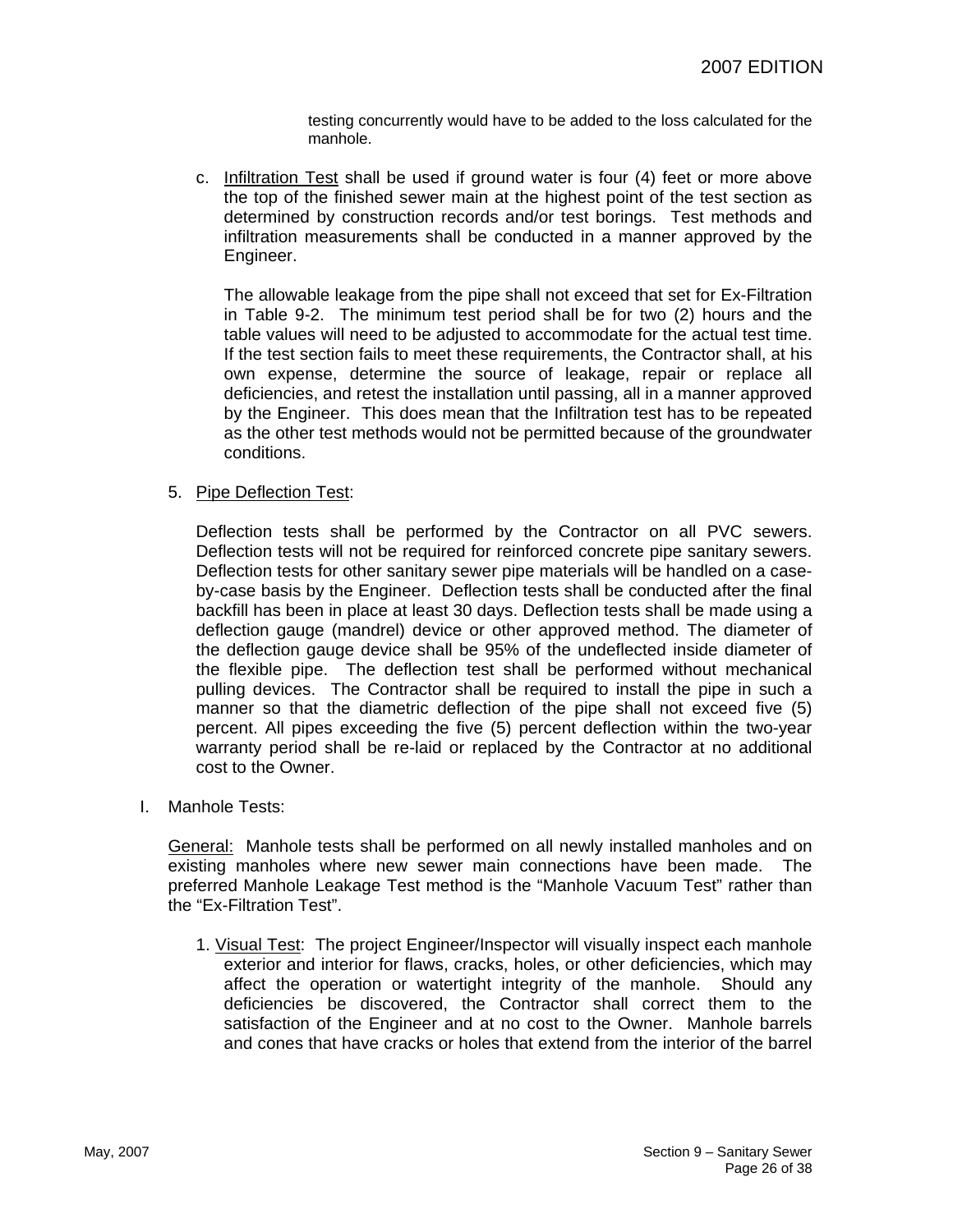or cone to the exterior shall be replaced. Manhole barrels or cones that have spalls or cracks that extend to or through the O-ring gasketed joint shall be replaced. For other deficiencies or flaws the Contractor may submit to the Engineer a written repair procedure for consideration. The Engineer may or may not permit the proposed repair method and by allowing a repair method does not, in anyway, remove or alleviate any testing requirements.

2. Manhole Vacuum Test shall be performed in accordance with ASTM C1244. The following procedure is summarized from ASTM C1244 and shall be followed in conjunction with ASTM C1244 unless modified by the Engineer. The vacuum test shall include testing the top of the manhole, excluding the adjusting rings and manhole frame and cover. Testing will be allowed after backfilling has occurred, manhole vacuum tester assembly and vacuum pumps shall be as manufactured by Cherne Industries, Inc. or approved equal. Repair of leaks may require the removal and replacement of manhole sections. The use of grout to repair leaks is not allowed.

Procedure:

- a. All lift holes shall be plugged.
- b. All pipes entering the manhole shall be temporarily plugged, taking care to securely brace the pipes and plugs to prevent them from being drawn into the manhole.
- c. The test head shall be placed at the top of the manhole in accordance with the manufacturer's recommendations.
- d. A vacuum of 10 in. of mercury shall be drawn on the manhole and then the vacuum line shall be throttled to maintain the 10 in vacuum for at least two (2) minutes. After the two minutes the valve on the vacuum line of the test head shall be closed, and the vacuum pump shut off. The time shall then be measured for the vacuum to drop to 9 in. of mercury.
- e. The manhole shall pass if the time for the vacuum reading to drop from 10 in. of mercury to 9 in. of mercury meets or exceeds the values indicated in Table 9-3.
- f. Two (2) accurate vacuum pressure test gauges shall be installed to monitor the test.

Vacuum pressure gauges shall have graduation marks, at minimum, for every 0.2 in. of mercury and be capable of interpreting pressure readings within 0.1 in. of mercury. The pressure reading deviation between the two pressure gauges shall not be greater than 0.1 in. of mercury. During the vacuum pressure test the pressure loss indicated between the two gauges shall not deviate by more than 0.05 in. of mercury between the two gauges.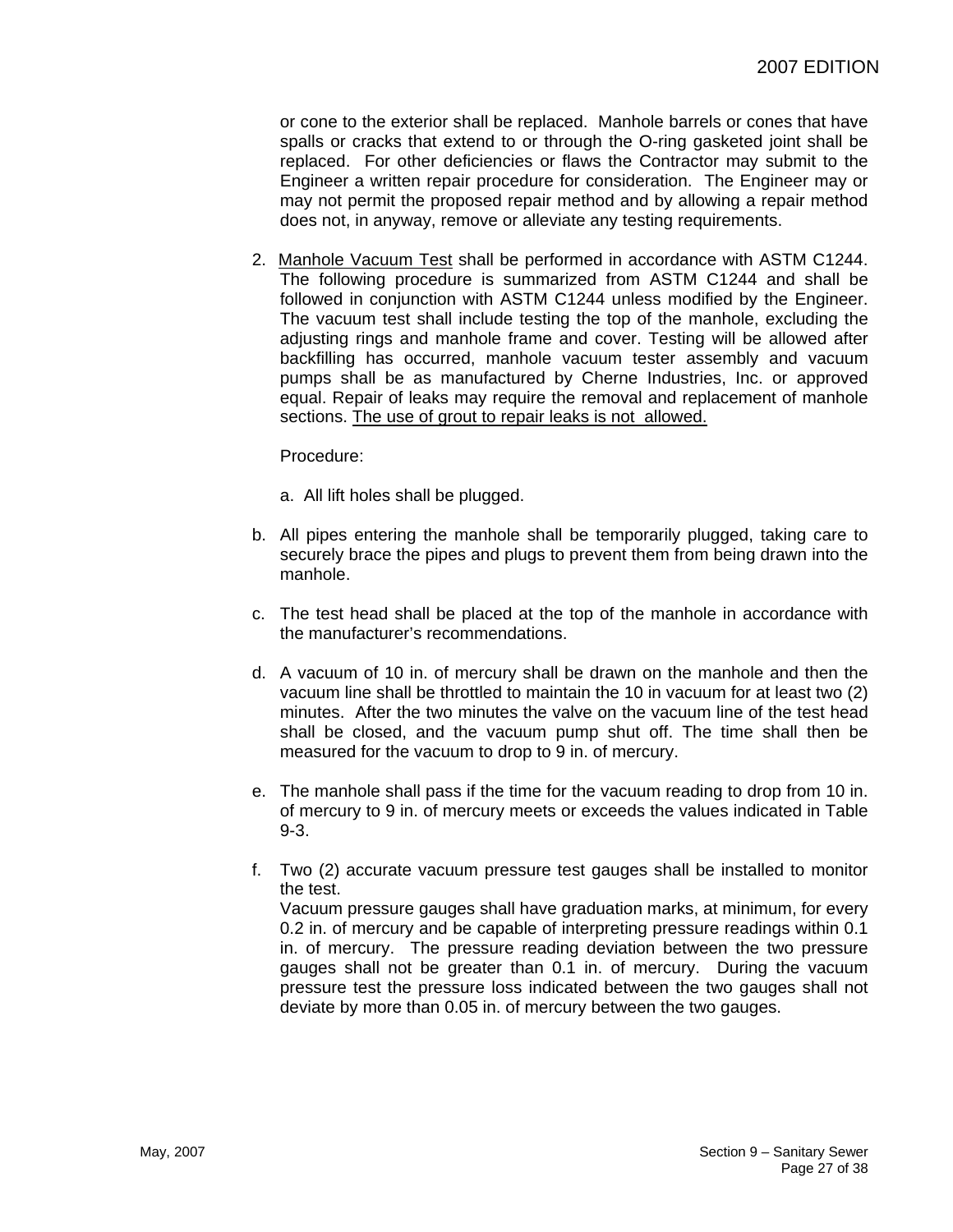g. If the manhole fails the initial test, necessary repairs shall be made by an approved method. The manhole shall then be retested until a satisfactory test is obtained. This does not mean that the Manhole Vacuum Test has to be repeated but rather a passing test has to be achieved by either the Manhole Vacuum Test or the Ex-filtration Test.

#### **TABLE 9-3 MINIMUM MANHOLE VACUUM TEST TIMES FOR VARIOUS MANHOLE DIAMETERS PER DEPTH OF MANHOLE**

| <b>Manhole</b><br><b>Depth</b><br>(Feet) | 48 in.<br>Diam. MH<br>(Seconds) | 60 in.<br>Diam. MH<br>(Seconds) | 72 in.<br>Diam. MH<br>(Seconds) |
|------------------------------------------|---------------------------------|---------------------------------|---------------------------------|
| 8                                        | 20                              | 26                              | 33                              |
| 10                                       | 25                              | 33                              | 41                              |
| 12                                       | 30                              | 39                              | 49                              |
| 14                                       | 35                              | 46                              | 57                              |
| 16                                       | 40                              | 52                              | 67                              |
| 18                                       | 45                              | 59                              | 73                              |
| 20                                       | 50                              | 65                              | 81                              |
| 22                                       | 55                              | 72                              | 89                              |
| 24                                       | 59                              | 78                              | 97                              |
| 26                                       | 64                              | 85                              | 105                             |
| 28                                       | 69                              | 91                              | 113                             |
| 30                                       | 74                              | 98                              | 121                             |
| >30                                      | as per plans                    |                                 |                                 |

3. Ex-filtration Test: The Contractor shall furnish all necessary equipment and materials and shall be responsible for conducting, in the presence of the Engineer/Inspector, an ex-filtration test on each manhole. A separate manhole ex-filtration test will not be required when the manhole is tested simultaneously with the sewer pipe during an ex-filtration test.

It is not recommended to conduct the pipe leakage test concurrently with the manhole ex-filtration test, as the allowable parameters for head (H) in the two tests differ. However, a separate manhole ex-filtration test will not be required when manholes are tested simultaneously with the sewer pipe exfiltration test. If the Contractor wishes to concurrently test the pipe and manhole then Table 9–2 may be used to assist in measuring the pipe loss for a concurrent test.

The manhole shall not allow ex-filtration of water of more than 0.10 gallons per hour per foot diameter per foot head (0.10 gal/hr/ft dia/ft head) with head being measured from the top of the water surface in the test manhole to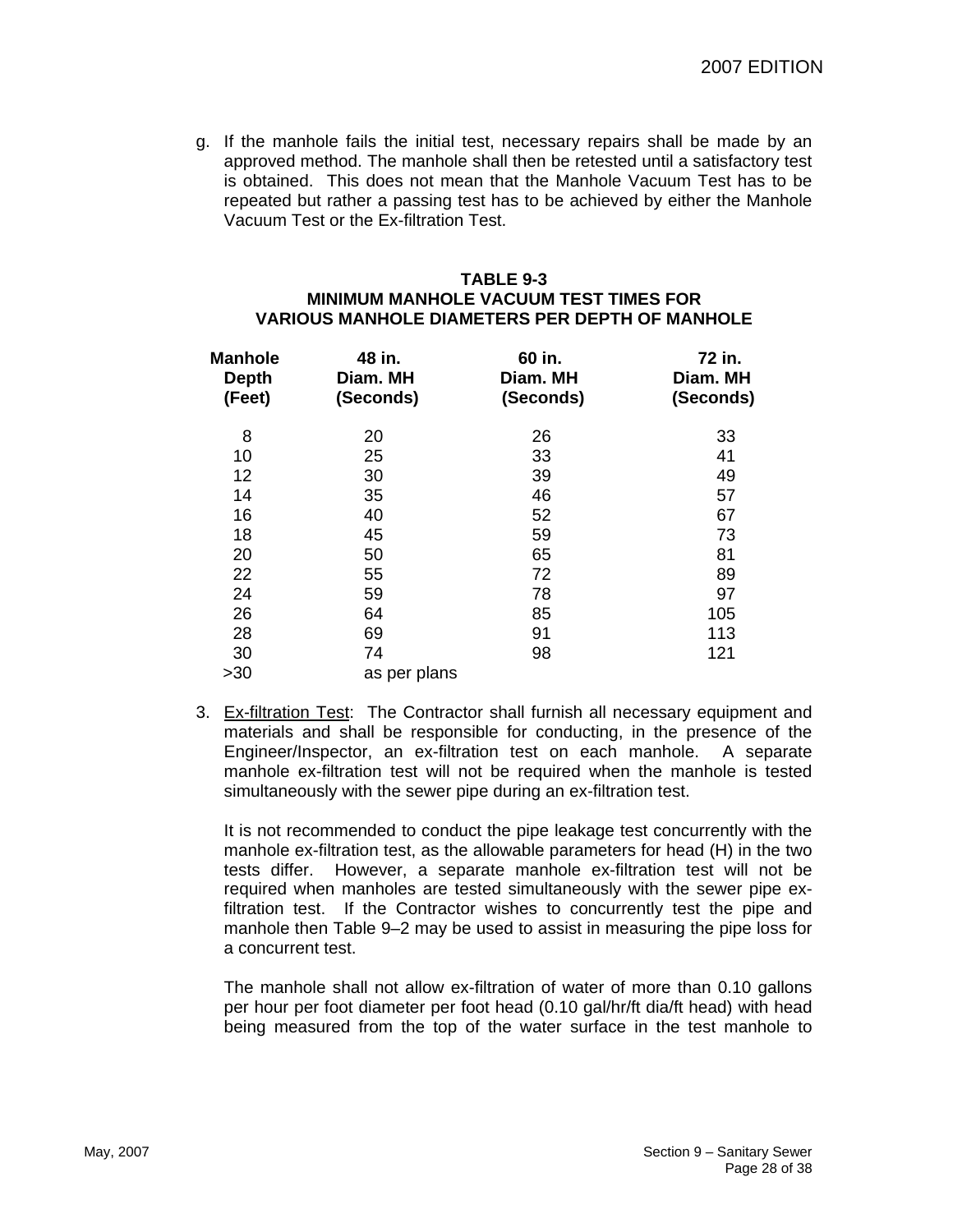groundwater level outside the manhole or to the bottom of the manhole, whichever is less.

All pipes leading into or out of the manhole shall be plugged to provide a watertight seal and the manhole filled with water to a level three (3) to four (4) inches below the casting rim or lid. The water shall be allowed to stand for two (2) hours prior to beginning the test to allow for absorption into the manhole. If the water has dropped at the end of the two (2) hour stabilization period, additional water shall be added to bring the water level to at least three (3) to four (4) inches below the casting rim or lid, as initially was done. If the head is greater than 30 feet refer to the plan drawings for ex-filtration testing requirements.

The minimum test period shall be for two (2) hours and the values derived from Table 9–4 will need to be adjusted for the actual test time. If the test fails to meet these requirements, the Contractor shall, at his own expense, determine the source of leakage, repair or replace all deficiencies, and retest the installation until passing, all in a manner approved by the Engineer. This does not mean that the Ex-filtration test has to be repeated but rather a passing test has to be achieved by either the Ex-filtration Test or the Manhole Vacuum Test.

The Contractor shall anticipate the need to conduct multiple tests in order to meet the above requirements and shall conduct testing in such a manner and sequence that the requirements indicated above are achieved.

Water used for ex-filtration testing shall be clean, potable water and shall not be discharged into the sewer system. Such water shall be pumped from the manhole being tested and discharged at an approved discharge site.

| Head           | Allowable water drop in casting and cone per hour |              |        |              |              |          |
|----------------|---------------------------------------------------|--------------|--------|--------------|--------------|----------|
|                |                                                   | 4 Foot Diam. |        | 5 Foot Diam. | 6 Foot Diam. |          |
| (Feet)         | (gals)                                            | (Inches)     | (gals) | (Inches)     | (gals)       | (Inches) |
| $\overline{2}$ | 0.8                                               | 0.32         | 1.0    | 0.40         | 1.2          | 0.48     |
| 4              | 1.6                                               | 0.64         | 2.0    | 0.80         | 2.4          | 0.96     |
| 6              | 2.4                                               | 0.96         | 3.0    | 1.21         | 3.6          | 1.45     |
| 8              | 3.2                                               | 1.29         | 4.0    | 1.61         | 4.8          | 1.93     |
| 10             | 4.0                                               | 1.61         | 5.0    | 2.01         | 6.0          | 2.42     |
| 12             | 4.8                                               | 1.93         | 6.0    | 2.42         | 7.2          | 2.90     |
| 14             | 5.6                                               | 2.25         | 7.0    | 2.82         | 8.4          | 3.38     |
| 16             | 6.4                                               | 2.58         | 8.0    | 3.22         | 9.6          | 3.87     |
| 18             | 7.2                                               | 2.90         | 9.0    | 3.63         | 10.8         | 4.35     |
| 20             | 8.0                                               | 3.22         | 10.0   | 4.03         | 12.0         | 4.84     |
| 22             | 8.8                                               | 3.55         | 11.0   | 4.43         | 13.2         | 5.32     |

#### **TABLE 9-4 MANHOLE EX-FILTRATION TEST - ALLOWABLE LEAKAGE**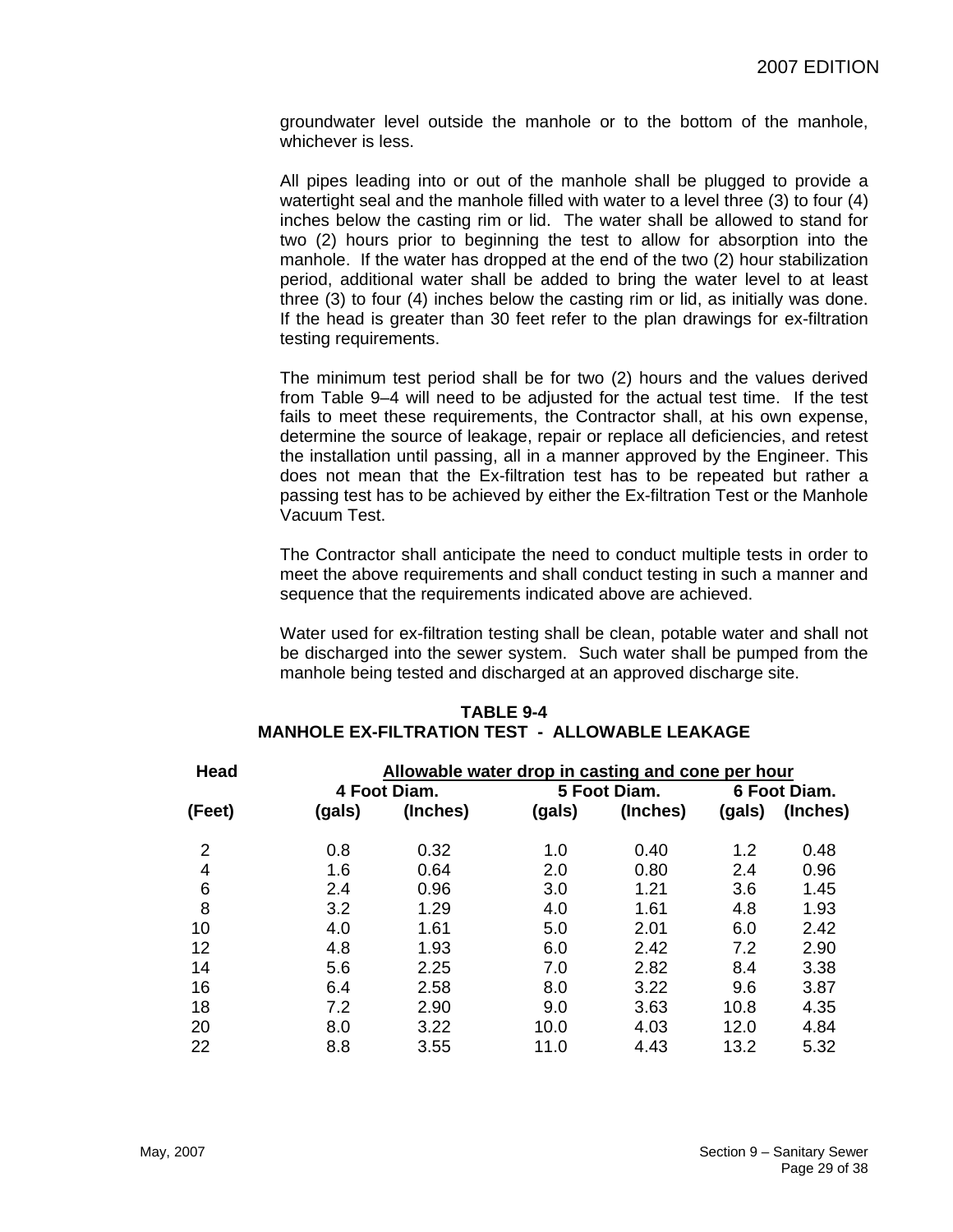| 24    | 9.6          | 3.87 | 12.0 | 4.84 | 14.4 | 5.81 |
|-------|--------------|------|------|------|------|------|
| 26    | 10.4         | 4.19 | 13.0 | 5.24 | 15.6 | 6.29 |
| 28    | 11.2         | 4.51 | 14.0 | 5.64 | 16.8 | 6.77 |
| 30    | 12.0         | 4.84 | 15.0 | 6.05 | 18.0 | 7.26 |
| $>30$ | as per plans |      |      |      |      |      |

Use of Table 9-4:

Example of a concurrent manhole and pipe ex-filtration test:

Given: 370 ft. of 10 in. sewer, groundwater approximately 2 ft. above the pipe invert at the manhole being tested, the manhole is 5 foot in diameter and the manhole is 17 ft. deep from rim to invert.

The calculated pipe loss for 370 ft.  $-10$  in. sewer would be (from Table 9-2) 0.09 x 370 = 33.3 gals in a 24-hour period. To adjust this loss to coincide with the manhole test the 33.3 gals would need to be converted, to two (2) hours; so  $(33.3 / 24$  hrs) x 2 hrs = 2.78 gals. The 2.78 gals is the permitted loss for the pipe in 2 hours.

The calculated manhole loss for a 5 foot diameter manhole 17 feet deep with groundwater 2 ft. above the invert would be (from Table 9-4)  $17' - 2'$  $= 15'$  H, round H down to 14 ft., the corresponding valve from the 5 ft. Diam. Column results in a manhole loss of 7.0 gals. per hour. This value then needs to be converted to a two hour test. So 7.0 gals  $x = 14$  gals for two hours.

The combined total loss would be 2.78 gals. (pipe) + 16 gals. (manhole) = 16.78 gals. This loss can be measured in inches of water surface drop in the cone by converting the gals in Table 9-4 to inches. The 7.0 gals. = 2.82 inches of drop, therefore 16 gals of loss equals 2 x 2.82 inches  $=$ 5.64 inches. The 2.78 gals. would be rounded down to 2.0 gals, which is equivalent to a 0.80 inch drop. Therefore the total water surface drop for a two hour test would be  $5.64" + 0.80" = 6.44".$ 

Another option instead of measuring the surface water drop would be to measure the volume of water required to bring the water surface back to the original level, at the start of the test. In order to achieve a passing test the volume of water needed to fill the cone would have to be less than 16.78 gals.

- J. Abandoning Sanitary Sewer Mains and Manholes:
	- 1. Existing Sewer Mains to be abandoned between manholes shall be plugged at all open ends with concrete extending into the abandoned pipe one foot or one pipe diameter, whichever is greater. Existing sewers to be abandoned at a manhole shall be cut flush with the inside of the manhole and plugged as specified above. The pipe shall be grouted flush with the inside of the manhole and the manhole invert shall then be reconstructed. The reconstructed manhole inverts shall provide for the new flow scheme and comply with the standards for manhole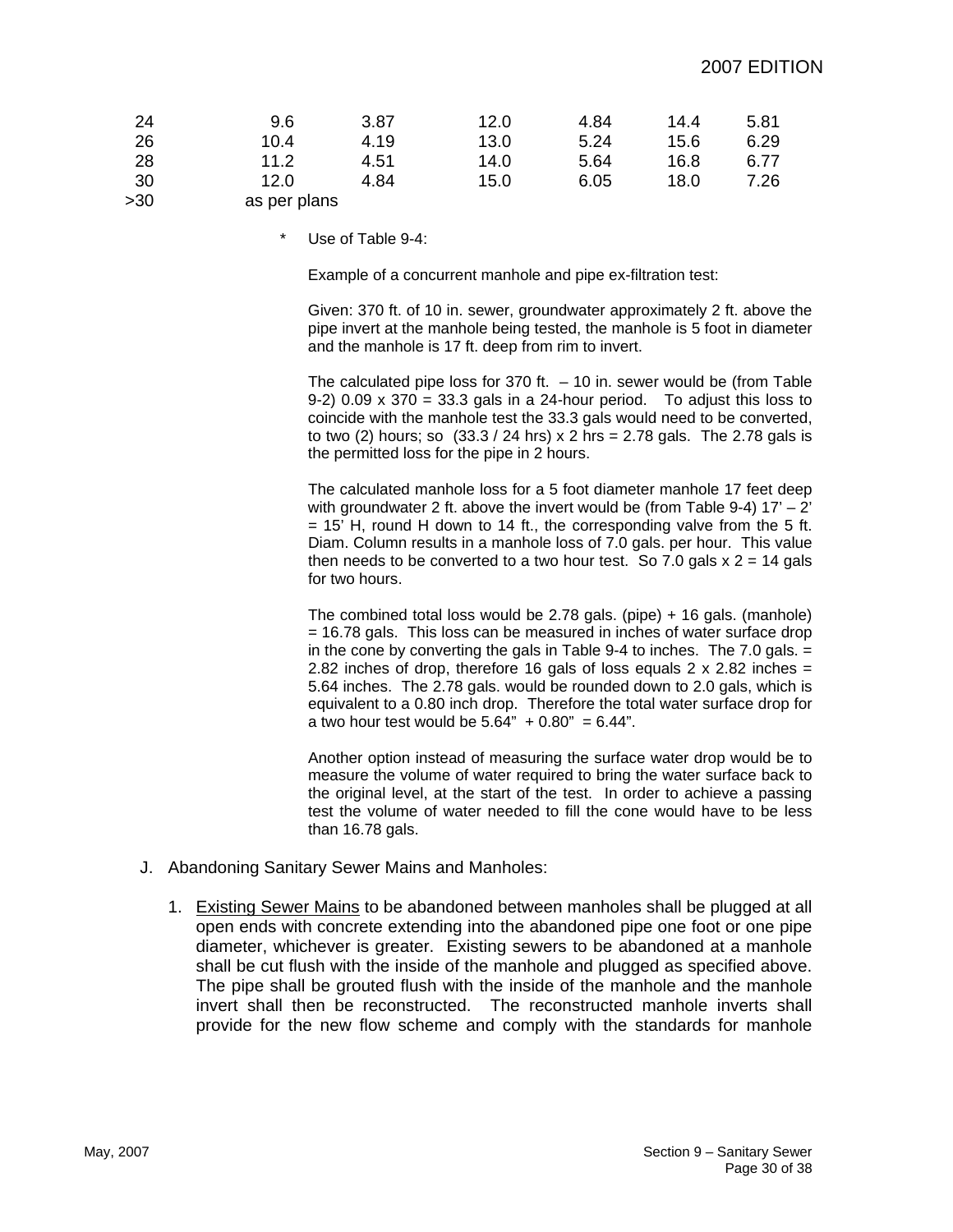inverts, as specified. The completed manhole shall be watertight and the inverts shall be smooth and uniform.

2. Existing Manholes to be abandoned shall have all pipes plugged with concrete extending into the abandoned pipe one foot or one pipe diameter, whichever is greater. The upper 4 ft. of the manhole shall be broken or removed and the manhole filled with compacted Select Granular Backfill material. The Contractor shall not backfill manholes to be abandoned until the Engineer/Inspector has inspected each plug.

Unless shown otherwise on the Drawings or specified in the Detailed Specifications, the Contractor shall salvage manhole frames and covers and deliver to and unload them at the City Utility Maintenance Shop on Steele Avenue.

K. Service Lines:

- 1. Permits, obtainable from the City Utility Maintenance Division, are required for all connections to the Rapid City sewer system. Applicants must hold a City Sewer & Water Installer Contractor's License. Refer to Section 11.
- 2. Horizontal distance between sewer service and water service lines shall not be less than ten (10) feet.
- 3. Service pipe shall be laid at a minimum slope of 1/8 inch per foot or as per plans. Minimum depth of cover over service lines shall be 3 1/2 feet.
- 4. Cleanouts shall be installed at all changes in horizontal alignment of greater than 45 degrees and at distances not to exceed 75 feet for four (4) inch diameter pipe and 100 feet for six (6) inch diameter pipe. Cleanout location and installation shall meet the more stringent of the above requirements of those of the adopted plumbing code.
- 5. Insulation for sewer services, when shown on the Drawings, shall be as specified for sewer mains.
- 6. Sewer Service New Connections: Where new service lines are to be installed for undeveloped property or future buildings, the Contractor shall furnish all materials necessary for connection of new service lines to the sewer main, except saddles which will be furnished and installed by the City, and shall obtain and pay permits and tapping fees as established by Ordinance. In-line tees may be used in lieu of saddles for 4 inch and 6 inch service lines. The use of an inline service tee does not waive any tapping fees or the City inspection requirements. In-line tees shall be furnished and installed by the Contractor as the sewer main is installed.

New service connections and lines shall be, at a minimum, extended to the property line and the service line capped. The termination point shall be marked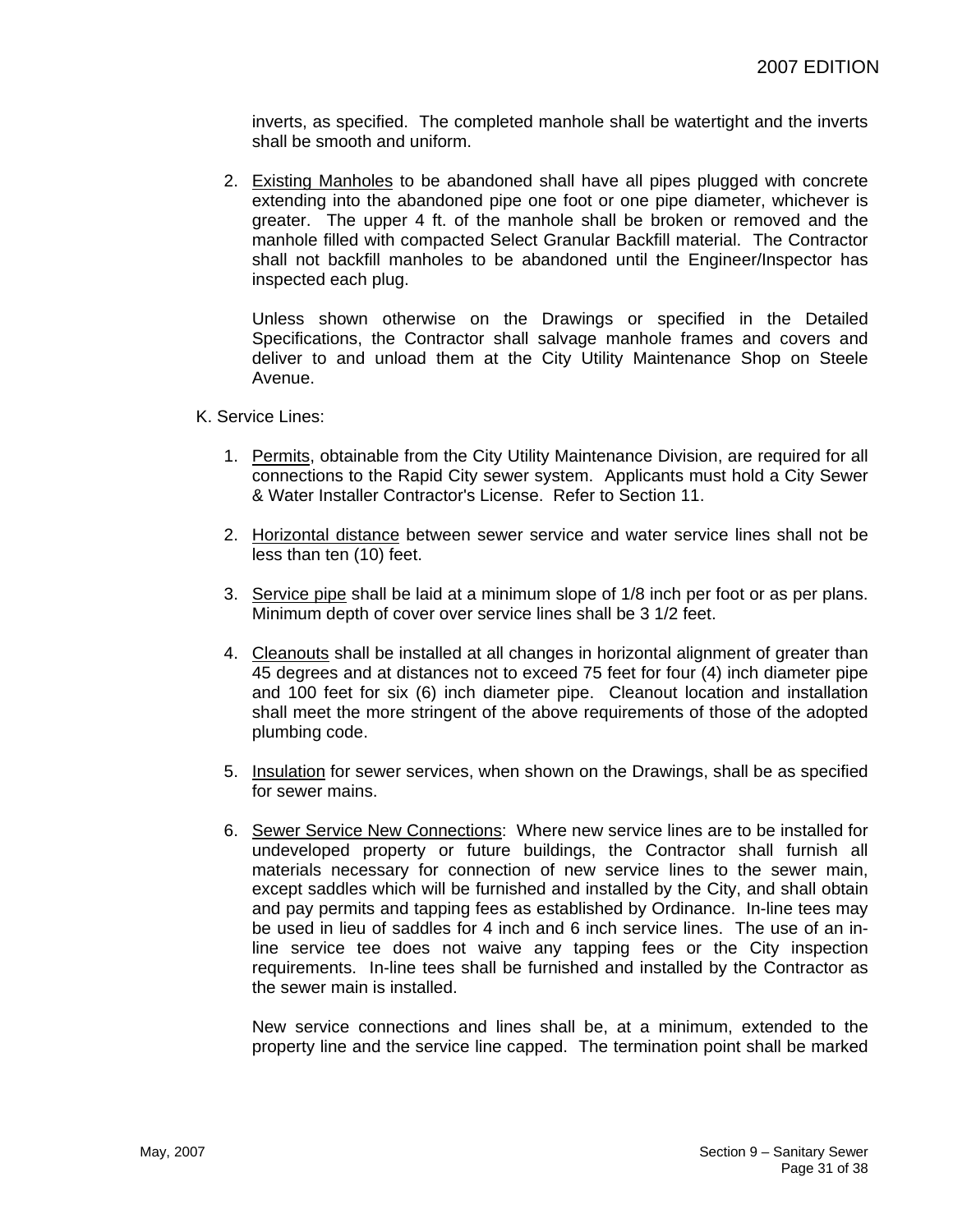with a minimum three (3) foot long steel fence post. The steel fence post shall be buried below the surface at least eight (8) inches and needs to be steel to facilitate location by magnetic locators.

City personnel shall tap all City sewer mains. The Contractor shall schedule all service taps between 7:30 AM to 3:00 PM, Monday through Friday.

7. Sewer Service Reconnections: The Contractor shall furnish all materials necessary for reconnecting service lines existing prior to reconstruction of a sewer main, except saddles, which will be furnished and installed by the City. On City projects all permits and tapping fees will be waived; however the Contractor shall obtain a no-charge "Right to Work" permit from the City Utility Maintenance Division.

In-line tees may be used in lieu of saddles for 4 inch and 6 inch service lines. The use of an in-line service tee does not waive any tapping fees or the City inspection requirements. In-line tees shall be furnished and installed by the Contractor as the sewer main is installed.

In-line tees may be used in lieu of saddles for 4 inch and 6 inch service lines. If a bid item is not provided for the in line sewer service tees, the Contractor with the Engineers approval, may substitute in-line service tees for saddles. The substitution of tees for saddles is a "no-cost" substitution and does not waive any tapping fees or the City inspection requirements. If a bid item for in-line sewer service tees is provided, the Contractor shall use the tees in place of saddles and the payment will be made at the unit price bid for in-line sewer service tees furnished and installed, including all labor and material.

On non-city projects the new account set-up / inspection permit (tap permit) will be waived, however the Right-to-Work permit and tapping fees are still applicable.

The Contractor shall visually inspect the inside of each existing sewer service line to be connected to the new sewer main prior to making the reconnection. When it is discovered that an existing sewer service line beyond the edge of the excavation is not in good physical condition or is plugged, full of roots, or is otherwise not operating properly, the Contractor shall notify the Engineer so he may document the condition and notify the property owner.

Connections between the new service line and existing service line shall be accomplished with a Fernco-type coupling. The Contractor shall encase the Fernco connection in six (6) inches of concrete six (6) inches each side of the coupling.

City personnel shall tap all City sewer mains. The Contractor shall schedule all service taps between 7:30 AM to 3:00 PM, Monday through Friday.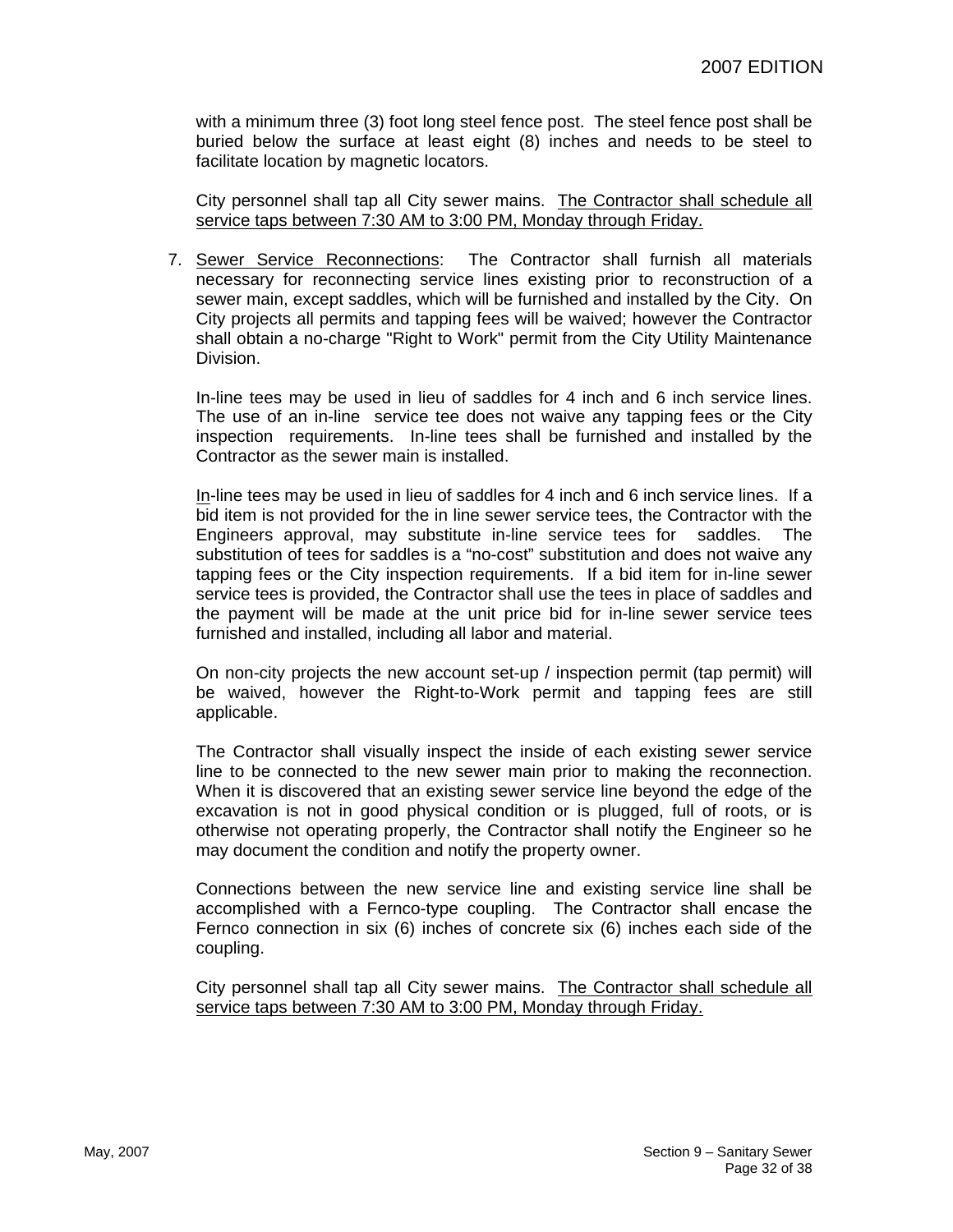- 8. Abandoning of service lines shall be accomplished by cutting and plugging the line at the sewer main unless directed otherwise by the Engineer. The service line shall be plugged in the same manner as specified for plugging sewer mains.
- 9. Inspection: All sewer service installations and abandonment's shall be inspected by the City Utility Maintenance Division, prior to backfilling. The Contractor shall notify the City Utility Maintenance Division a minimum of four (4) hours prior to the time he wants the inspection. Any trench backfilled without being inspected and approved by authorized City personnel shall be re-excavated by the Contractor to expose the work for the required inspection. Discrepancies shall be corrected by the Contractor and re-inspected by City personnel.
- 10. Tracer Wire: Tracer wire shall be installed along with all sewer lines as described below:

The tracer wire shall be extended with the service line. The wire shall be installed along the top of the pipe and shall be securely anchored to the pipe every 4 feet horizontally with an adhesive tape. The tracer wire shall be brought to the surface at each clean out and shall terminate at the service connection point on the main.

At locations where the service line is not being replaced entirely, the Contractor will splice the new tracer wire to the existing tracer wire at the point of reconnection. In instances where a service line is not being replaced entirely and the existing tracer wire is not encountered, the Contractor shall coil approximately five feet of wire at the reconnection location(s) to facilitate a future splice.

All tracer wire connections shall be accomplished with "pig-tails." All splices and "pig-tails" shall be accomplished by stripping the wires to be connected, twisting the wires together, securing the connections by using an appropriately sized wire nut, and preserving the splice or "pig-tail" by using a direct bury splice kit.

# **9.4 METHOD OF MEASUREMENT**

- A. Sewer Main Pipe: Installed pipe quantities shall be measured from centerline to centerline of all manholes and special items to the nearest even foot. Depth of pipe shall be determined from top of finish grade to flow line of pipe. Standard depth is 0-6 feet and extra depth, if so bid, shall be in increments of two (2) feet.
- B. Sewer Service Pipe: Installed pipe quantities shall be measured from edge of sewer main pipe to fittings or end of pipe to the nearest even foot.
- C. Standard Manhole, Shallow Manhole, and Drop Manhole, 0-6 feet, shall be measured on a per each basis for the type and diameter of the particular manhole.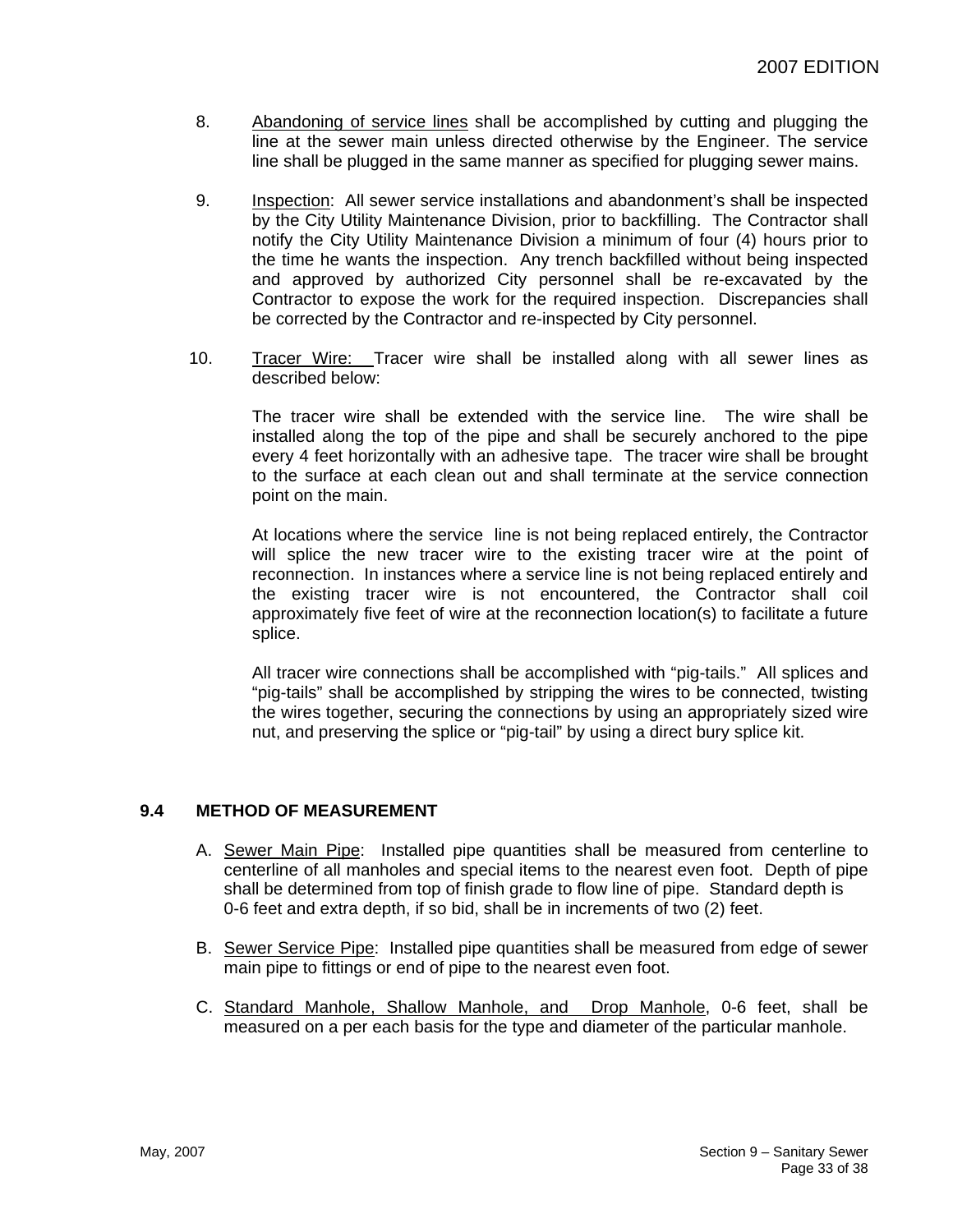- D. Extra Manhole Depth per diameter of manhole being installed shall be measured to the nearest one tenth (0.1) foot from the top of finish grade to the invert of the manhole minus the nominal six (6) foot depth measured under Standard Manhole, Shallow Manhole, and Drop Manhole.
- E. Abandon Sewer Mains: No separate measurement will be made for plugging abandoned sewer mains; such work shall be incidental to the project, unless otherwise specified.
- F. Abandon Manhole: Measurement will be made on a per each basis for each manhole abandoned.
- G. Sewer Main Encasement: Measurement will be made on a per each basis for each encased crossing with lengths as noted on the Drawings.
- H. Insulation: Measurement will be made on a square foot basis to the nearest square foot.
- I. Sewer Service New Connections and Reconnections: Sewer service reconnections and sewer service new connections will be counted on a per each basis. Saddles will be furnished and installed by the City. The pipe used for connections and reconnections shall be measured and paid for under the bid item for sewer service pipe.

In-line tees may be used in lieu of saddles for 4 inch and 6 inch service lines. If a bid item is not provided for the in-line sewer service tees, then the Contractor, with the Engineer's approval may substitute in-line tees for saddles. The substitution of tees for saddles is a "no cost" substitution and does not waive any of the tapping fees or the City inspection requirements. If a bid item for in-line sewer service tees is provided, then the Contractor shall use the tees in place of saddles and the tees will be counted on a per each basis.

- J. Adjust Manhole Frame and Cover: Measurement will be made on a per each basis for each manhole frame and cover adjusted. The addition of or removal of cone or barrel sections required for adjustment will be measured and paid for as Reconstruct Manhole.
- K. Reconstruct Manhole: Measurement will be made on a per each basis for each manhole reconstructed. Reconstruct Manhole consists of the removal of or the addition of a new manhole barrel(s) or cone(s) for vertical adjustment. Adjustments of the frame and cover not associated with the addition of or removal of a barrel or cone shall be measured and paid for as Adjust Manhole Frame and Cover.
- L. Reshape Manhole Invert: Measurement will be made on a per each basis for each manhole that has the invert(s) reshaped and reconstructed.
- M. Sanitary Sewer Caps/Plugs: Measurement will be made on a per each basis for each cap/plug installed.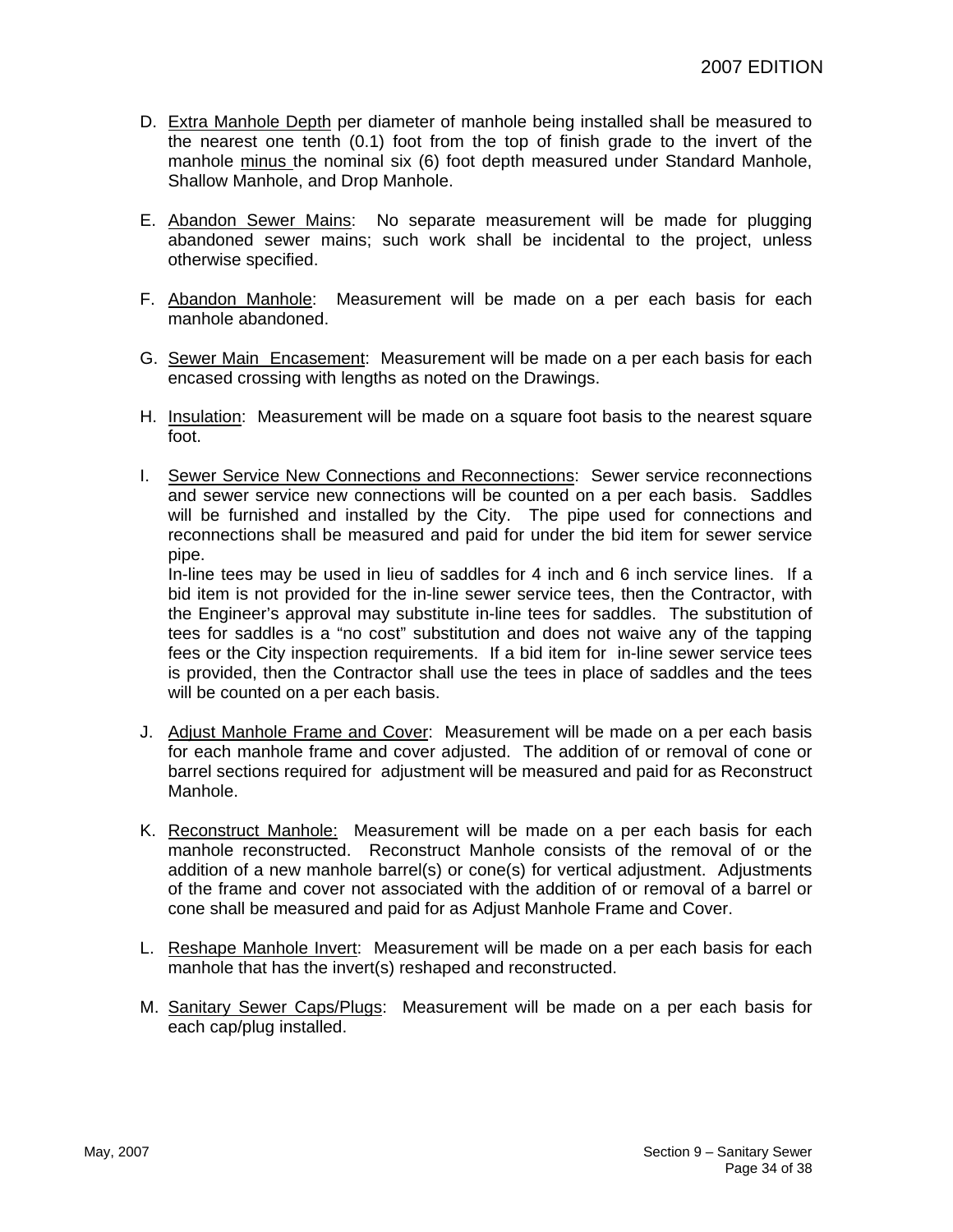- N. Sanitary Sewer Cleanouts: Measurement will be made on a per each basis for each type and size of cleanout installed.
- O. Abandon Cleanout: Measurement will be made on a per each basis for each cleanout abandoned.
- P. Connection to Existing Manhole: Measurement will be made on a per each basis for each connection to an existing manhole.
- Q. Remove Manhole: Measurement will be made on a per each basis for each manhole removed.
- R. Remove Sewer Main: Measurement will be made on a linear foot basis and shall be measured to the nearest foot.
- S. Connection to Existing Sewer Main: Measurement will be made on a per each basis for each connection to an existing sewer main.
- T. In-line Sewer Service Tee: Measurement will be made on a per each basis for each in-line sewer service tee, except as covered under the provisions for "Sewer Service Connections and Reconnections."
- U. Tracer Wire: Tracer wire and all accessory items necessary for the installation of tracer wire shall be considered incidental to the sewer service pipe or force main installation.
- V. Sanitary Sewer Force Main, Fittings, Valves, and ancillary items: Installed quantities shall be measured conforming with the applicable provisions of Section 8 Water Piping Systems, subsection 8.4 Method of Measurement.

# **9.5 BASIS OF PAYMENT**

- A. Sewer Main Pipe: Payment will be at the unit price bid for the appropriate size and depth of sewer pipe, furnished and installed, including wastewater flow modifications, diversions, and/or pumping, trenching, excavation, Type 1 bedding material, compacting, backfilling, dewatering, sheeting or shoring, tracing wire, compaction, testing, and connections, if any, between the new main and existing main.
- B. Sewer Service Pipe: Payment will be made at the unit price bid for the appropriately sized pipe, furnished and installed, including trenching, excavation and backfilling, compacting, dewatering, tracing wire, and sheeting or shoring. The cost for any connections between the new service line and existing service lines shall be included in the unit price bid for the appropriate sized pipe.
- C. Standard Manhole and Standard Shallow Manhole: 0-6 feet, Payment will be made at the unit price bid for each type and diameter, furnished and installed including adjusting rings, frame and cover. Extra payment may be allowed for bolt-down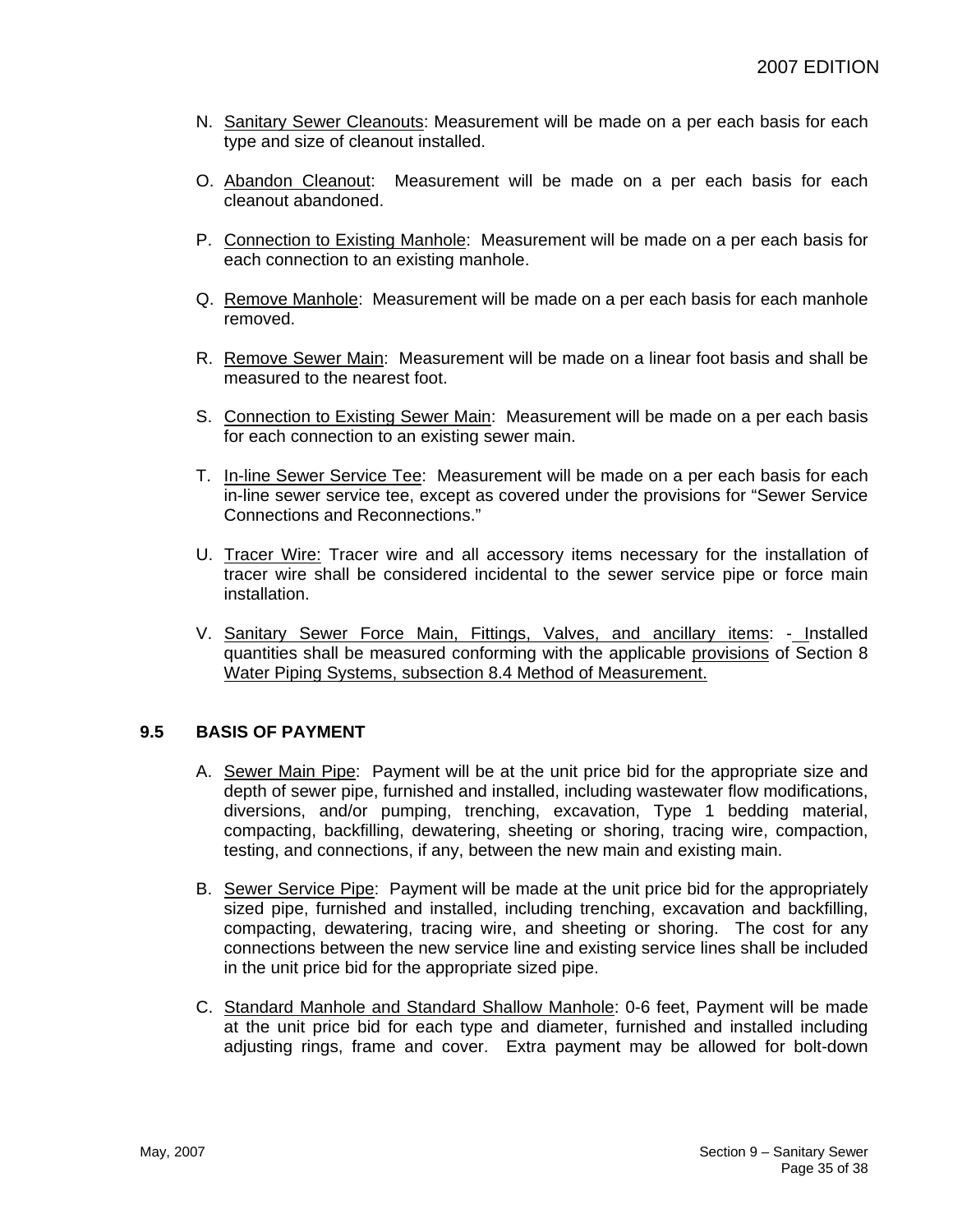watertight frame and cover, if so specified as a bid item on the Bid Proposal. The extra payment will be the difference in cost between standard frame and cover and bolt-down frame and cover.

- D. Drop Manhole: 0-6 feet, Payment will be made at the unit price bid for each diameter, furnished and installed, with adjusting rings, frame and cover. Price bid shall include the wye and the pipe installed from the wye to the floor of the manhole. No separate payment will be made for this pipe, wye, and bend. Extra payment may be allowed for bolt-down watertight frame and cover, if so specified as a bid item on the Bid Proposal. The extra payment will be the difference in cost between standard frame and cover and bolt-down frame and cover.
- E. Extra Manhole Depth: Payment shall be made at the unit price bid for that depth, per the appropriate manhole diameter, over and above the six (6) foot, which is paid for as Standard Manhole, Shallow Manhole, and Drop Manhole.
- F. Abandon Sewer Mains: Payment for plugging abandoned sewer mains shall be incidental to the project, unless otherwise specified.
- G. Abandon Manhole: Payment will be at the bid unit price and shall include all labor, materials, including concrete plugs, and granular backfill.
- H. Sewer Main Encasement: Payment will be at the unit price bid, furnished and installed, including materials, temporary blocking and restraint of pipe, and incidental necessary to complete the work.
- I. Insulation: Payment will be at the unit price bid for insulation furnished and installed, including cushion material.
- J. Sewer Service New Connection: Payment will be made at the unit price bid for connecting new sewer services to the sewer main, including fittings necessary to connect the service line to sewer. Saddles will be furnished and installed by the City. Sewer service pipe will be paid for separately. Payment for Sewer Service New Connection shall include Right to Work permit, New Account Setup/Inspection permit (tap permit) and tapping fees, unless otherwise specified in the Detailed Specifications, including all labor and material.

In-line tees may be used in lieu of saddles for 4 inch and 6 inch service lines. If a bid item is not provided for the in line sewer service tees, the Contractor with the Engineers approval, may substitute in-line service tees for saddles. The substitution of tees for saddles is a "no-cost" substitution and does not waive any tapping fees or the City inspection requirements. If a bid item for in-line sewer service tees is provided, the Contractor shall use the tees in place of saddles and the payment will be made at the unit price bid for in-line sewer service tees furnished and installed, including all labor and material

K. Sewer Service Reconnection: Payment will be made at the unit price bid for reconnecting existing sewer services to the sewer main, including fittings necessary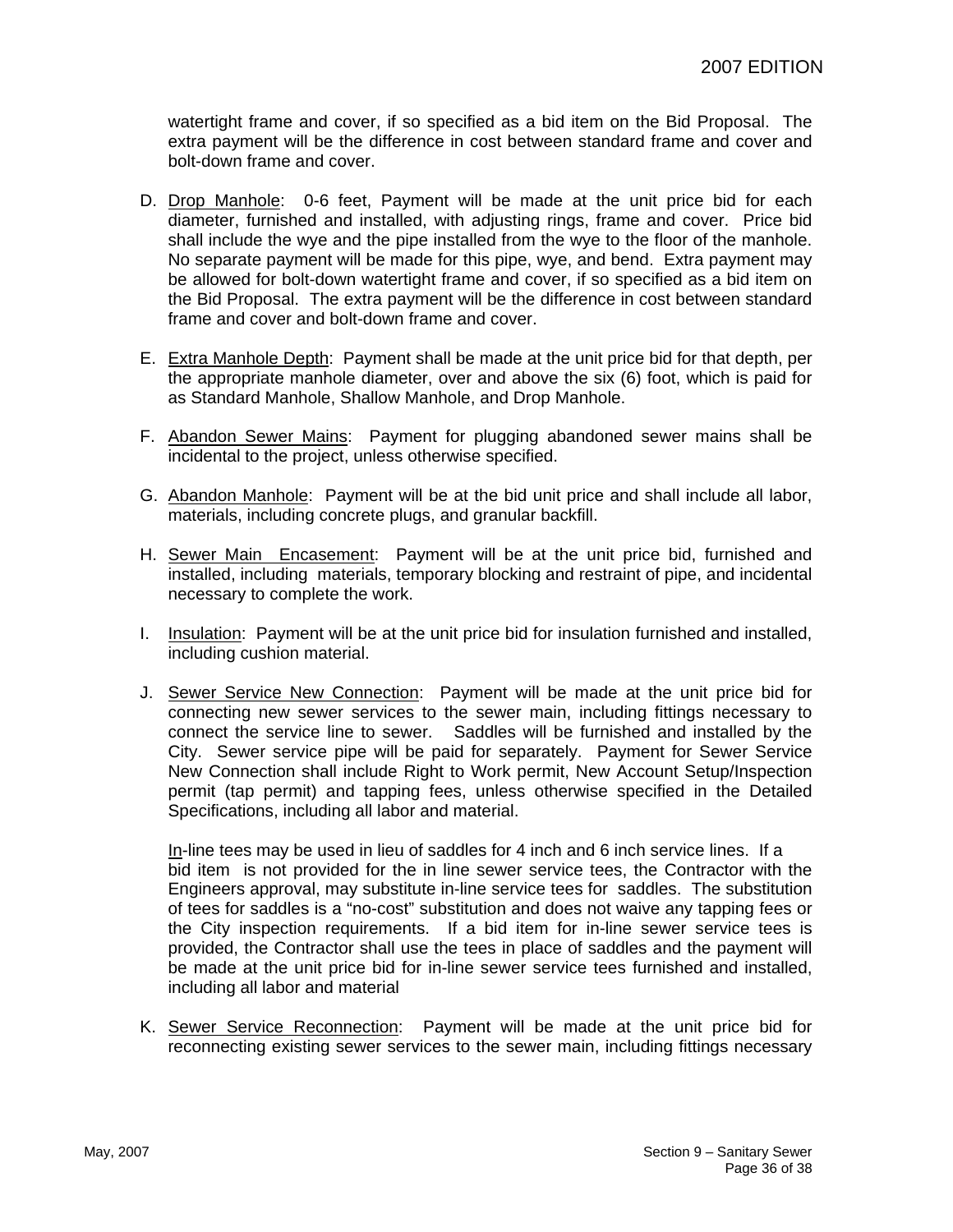to connect the service line to sewer. Saddles will be furnished and installed by the City. Sewer service pipe will be paid for separately.

In-line tees may be used in lieu of saddles for 4 inch and 6 inch service lines. If a bid item is not provided for the in line sewer service tees, the Contractor with the Engineers approval, may substitute in-line service tees for saddles. The substitution of tees for saddles is a "no-cost" substitution and does not waive any tapping fees or the City inspection requirements. If a bid item for in-line sewer service tees is provided, the Contractor shall use the tees in place of saddles and the payment will be made at the unit price bid for in-line sewer service tees furnished and installed, including all labor and material

On City projects all permits and tapping fees will be waived. On non-City projects the New Account Setup/Inspection permit will be waived, however the Right-to-Work permit and tapping fees are still applicable.

- L. Adjust Manhole Frame and Cover: Payment will be at the unit price bid for adjusting manhole frame and cover including adjusting rings.
- M. Reconstruct Manhole: Payment will be made at the unit price bid for Reconstruct Manhole including new manhole barrel(s) and cones or removal of manhole barrel(s) and cone.
- N. Reshape Manhole Invert: Payment will be at the unit price bid for reshaping existing manhole inverts, including all materials, labor, equipment, wastewater flow diversions, modifications, and/or pumping.
- O. Sanitary Sewer Caps/Plugs: Payment will be at the unit price bid for Sanitary Sewer Cap/Plug furnished and installed, including all labor and materials.
- P. Sanitary Sewer Cleanouts: Payment will be at the unit price bid for Sanitary Sewer Cleanout furnished and installed, including all labor and materials.
- Q. Abandon Cleanout: Payment will be at the unit price bid and shall include all labor, materials, including concrete plugs, and backfill.
- R. Connection to Existing Manhole: Payment will be at the unit price bid and shall include all labor and materials.
- S. Remove Manhole: Payment will be at the unit price bid and shall include all labor, materials, including concrete plugs, and backfill.
- T. Remove Sewer Main: Payment will be at the unit price bid and shall include all labor, materials, including concrete plugs, and backfill.
- U. Connection to Existing Sewer Main: Payment will be at the unit price bid and shall include all labor and materials.